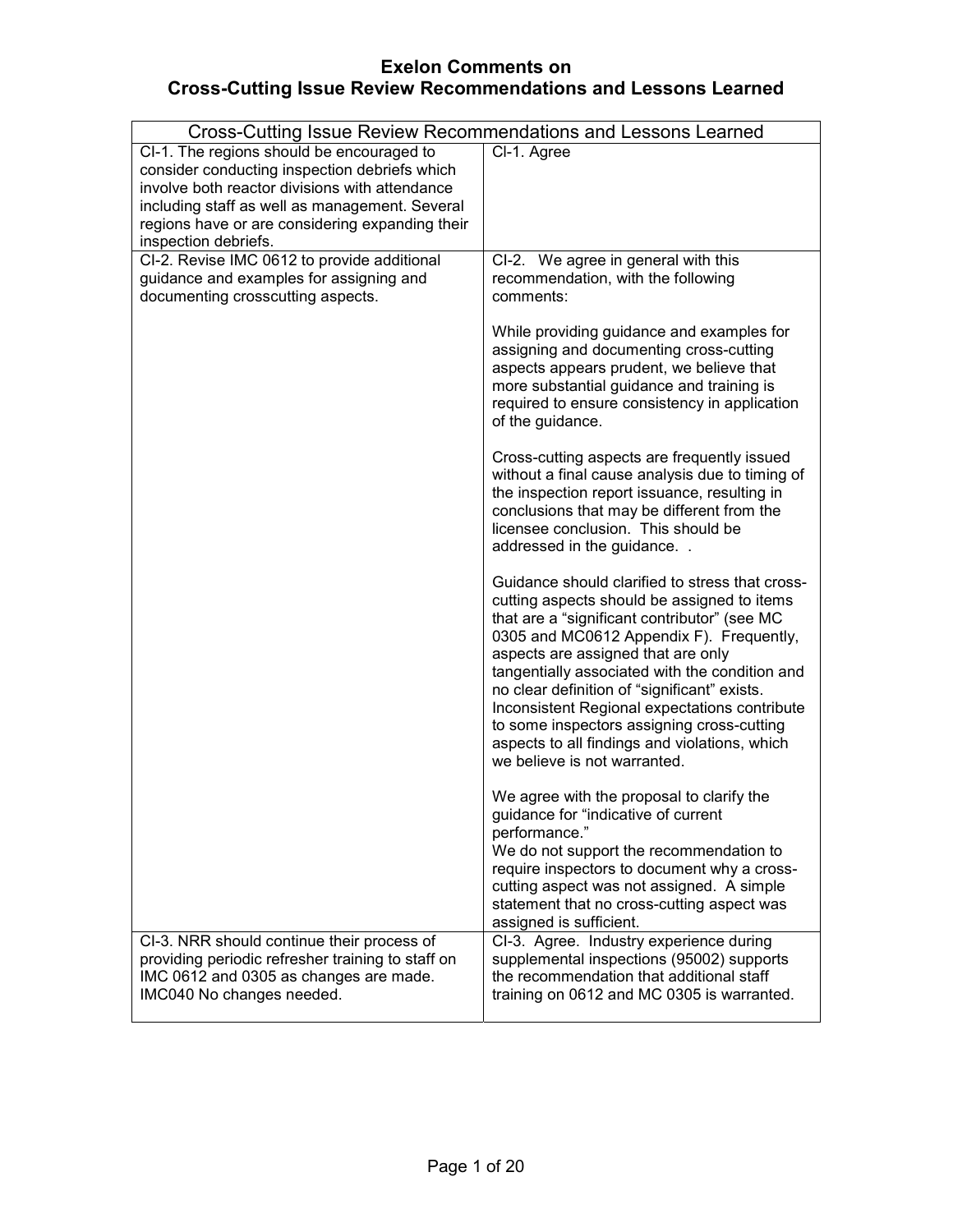# **Exelon Comments on Cross-Cutting Issue Review Recommendations and Lessons Learned**

| CI-4. Clarify that a crosscutting theme needs to<br>involve 2 four or more inspection findings with<br>the same crosscutting aspect (should not look<br>for sub-cross-cutting aspects). (IMC0305 In-<br>progress)       | CI-4. Greater clarity is needed on this<br>recommendation. The term "sub-cross-cutting<br>aspect" is not defined in ROP guidance. The<br>NRC inspectors should be following the<br>guidance in MC 0305. Clarification regarding<br>what an aspect is may be required to MC<br>0305 through revision and/or training. |
|-------------------------------------------------------------------------------------------------------------------------------------------------------------------------------------------------------------------------|----------------------------------------------------------------------------------------------------------------------------------------------------------------------------------------------------------------------------------------------------------------------------------------------------------------------|
| CI-5. Identified redundancy in the first two<br>criteria for a substantive cross-cutting issue in<br>the problem identification and resolution and<br>human performance cross-cutting areas.<br>$(IMCO305$ In-progress) | CI-5. Agree.                                                                                                                                                                                                                                                                                                         |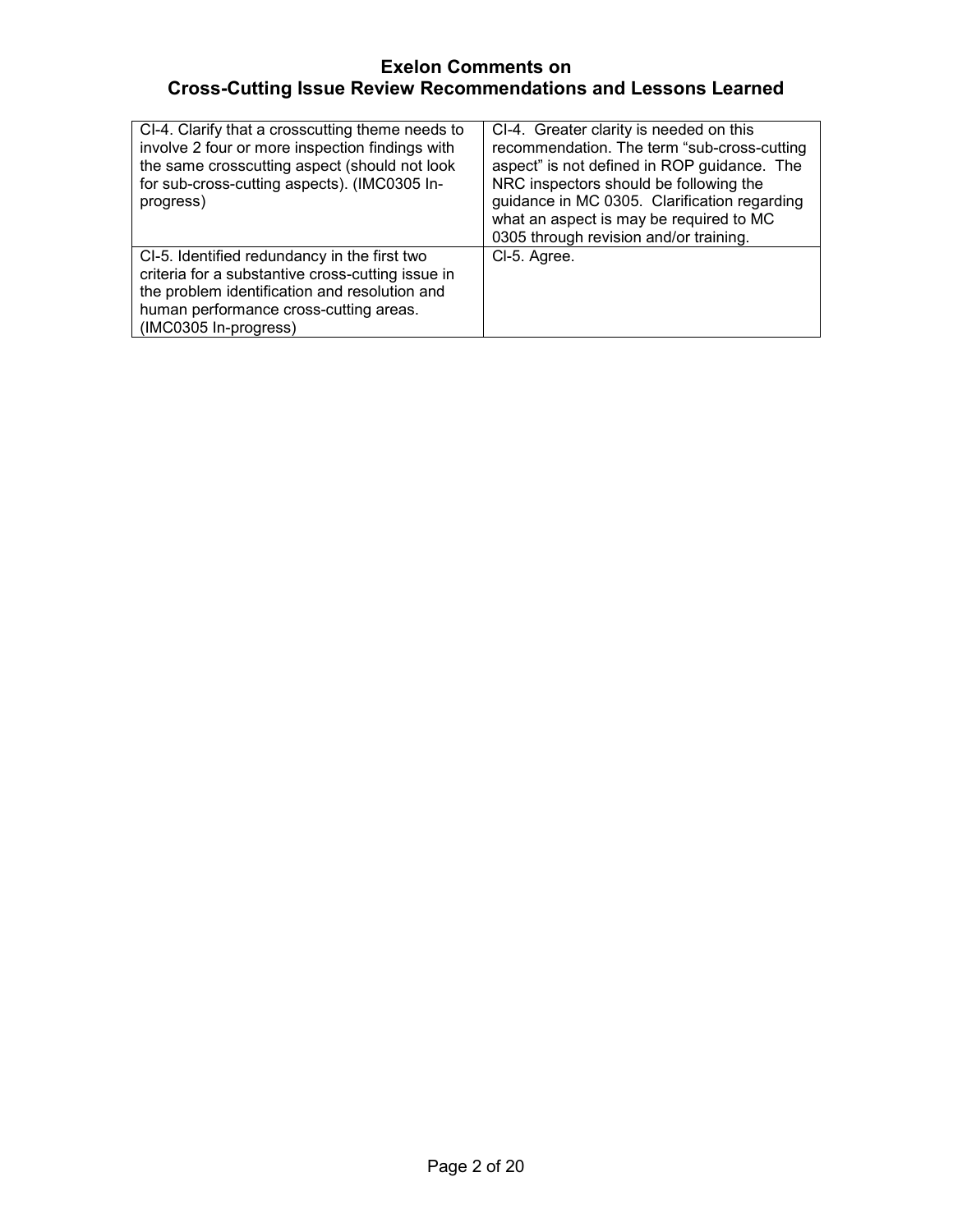|                                                                                                                                                                                                                                                                                                                                                                                                                                                                                                                                                                                                                                                                                                                                                                             | Palo Verde NRC Lessons Learned Recommendations                                                                                                                                                                                                                                                                                                                                                                                                                                                                                                                                                                                                                                                                                                                                                                                              |
|-----------------------------------------------------------------------------------------------------------------------------------------------------------------------------------------------------------------------------------------------------------------------------------------------------------------------------------------------------------------------------------------------------------------------------------------------------------------------------------------------------------------------------------------------------------------------------------------------------------------------------------------------------------------------------------------------------------------------------------------------------------------------------|---------------------------------------------------------------------------------------------------------------------------------------------------------------------------------------------------------------------------------------------------------------------------------------------------------------------------------------------------------------------------------------------------------------------------------------------------------------------------------------------------------------------------------------------------------------------------------------------------------------------------------------------------------------------------------------------------------------------------------------------------------------------------------------------------------------------------------------------|
| PV-1. Consideration should be given to<br>considering all 13 safety culture components<br>during implementation of the baseline<br>program. Additional criteria should be<br>established for when to consider a cross-<br>cutting theme for the safety culture<br>components of accountability, continuous<br>learning environment, organizational change<br>management, and safety policies. (IMC 0305<br>In progress, working to incorporate the other<br>safety culture components as crosscutting<br>components.)                                                                                                                                                                                                                                                       | PV-1. Disagree. The safety culture<br>components in MC 0305 that are not currently<br>in the cross-cutting components are subjective<br>and much more difficult to evaluate in the<br>context of individual findings and will result in<br>significant subjectivity if utilized. The current<br>guidance requires inspectors to use the<br>licensee's causal evaluations to assign cross-<br>cutting aspects; however these components are<br>not typically evaluated in causal evaluations.<br>The addition of safety culture components to<br>the baseline program also has the potential to<br>mask trends/insights associated with the<br>effectiveness of the new safety culture<br>provisions of the ROP (< 2 years in service).<br>Significant stakeholder dialogue would be<br>warranted on the related aspects to be<br>developed. |
|                                                                                                                                                                                                                                                                                                                                                                                                                                                                                                                                                                                                                                                                                                                                                                             | Originally, the staff concluded that the baseline<br>could not assess these additional safety culture<br>components. Therefore, it is not clear what the<br>basis is for the staff's change in position relative<br>to the ability of staff to assess the additional SC<br>components as part of the baseline.                                                                                                                                                                                                                                                                                                                                                                                                                                                                                                                              |
| PV-2. Consider revising IMCs 0305 and 0612<br>to allow inspectors to assign multiple cross-<br>cutting aspects for each safety culture related<br>cause associated with a performance<br>deficiency. If the result is an increase in the<br>number of cross-cutting aspects, then MC<br>0305 should be revised to raise the criteria to<br>satisfy the requirements for a substantive<br>cross-cutting issue. In addition, for sites with<br>multiple units, consideration should be given to<br>raising the criteria to satisfy the requirements<br>for a substantive cross-cutting issue. (IMC<br>0612, IMC 0305 Not adopting this<br>recommendation. Reinforcing existing<br>flexibility to only assign multiple crosscutting<br>aspects for unusual or complex issues.) | PV-2. The assignment of multiple cross-cutting<br>aspects should not be permitted. However, we<br>agree that MC 0305 should be revised to raise<br>the criteria for substantive cross-cutting issues<br>based on the changing implementation of the<br>program that has resulted in an increased ratio<br>of findings and violations that are receiving<br>cross-cutting issues.                                                                                                                                                                                                                                                                                                                                                                                                                                                            |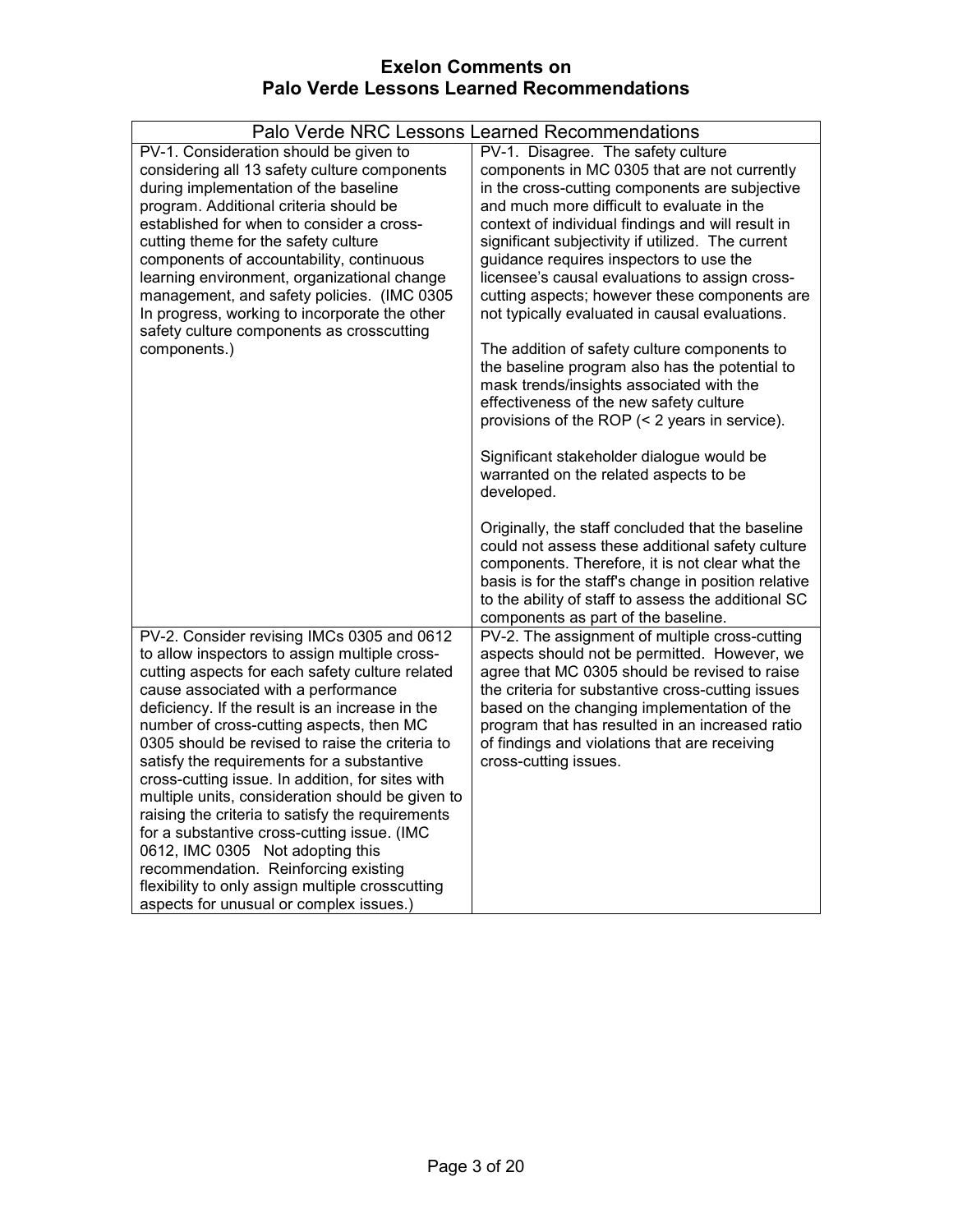|                                                                                                                                                                                                                                                                                                                                                                                                                                                                                                                                                                                                                                  | Palo Verde NRC Lessons Learned Recommendations                                                                                                                                                                                                                                                                                                                                                                                                   |
|----------------------------------------------------------------------------------------------------------------------------------------------------------------------------------------------------------------------------------------------------------------------------------------------------------------------------------------------------------------------------------------------------------------------------------------------------------------------------------------------------------------------------------------------------------------------------------------------------------------------------------|--------------------------------------------------------------------------------------------------------------------------------------------------------------------------------------------------------------------------------------------------------------------------------------------------------------------------------------------------------------------------------------------------------------------------------------------------|
| PV-3. Cross-cutting safety culture issues<br>challenge the ability of the NRC to reach<br>accurate risk informed decisions and provide<br>an appropriate level of regulatory oversight.<br>Consideration should be given to evaluating<br>and developing more assertive NRC actions<br>(such as a direct input to the ROP action<br>matrix) for repetitive or certain types of multiple<br>substantive cross-cutting issues.<br>IMC 0305 (In-progress, working to slightly<br>modify NRC regulatory responses to a<br>repetitive substantive crosscutting issue. No<br>changes are proposed to the ROP Action<br>Matrix inputs.) | PV-3. Agree with the staff's position not to<br>incorporate SCCIs into the action matrix.<br>However, it is not clear what the staff's intent is<br>relative to the Status comment "Working to<br>slightly modify NRC regulatory responses to a<br>repetitive SCCI." Additional dialogue on this<br>change is needed.                                                                                                                            |
| PV-4. Consideration should be given to<br>providing additional guidance in IMC 0609 on<br>the acceptable methods to be used to assess<br>the additional risk impact of findings with<br>underlying causes that are associated with the<br>safety culture components. IMC 0609, IMC<br>0305, IP95003 (In-progress, working on<br>amplifying the guidance.)                                                                                                                                                                                                                                                                        | PV-4. The staff should more clearly convey its<br>intent relative to IMC 0609. However, an event<br>has a finite risk value associated with it and the<br>cause does not change that risk. The risk<br>impact of a finding should be restricted to the<br>quantifiable impact as measured by standard<br>PRA methods.                                                                                                                            |
| PV-5. Consideration should be given to adding<br>specific guidance in IP 95003 that describes<br>the acceptable method to be used to perform<br>the cumulative risk assessment. IP 95003 (In-<br>progress working on amplifying the guidance.)                                                                                                                                                                                                                                                                                                                                                                                   | PV-5. Does not appear to have explicit criteria.<br>To provide a meaningful comment we need to<br>better understand the intended modifications.<br>Additional dialogue on this change is needed.                                                                                                                                                                                                                                                 |
| PV-6. Consideration should be given to<br>revising IP 95003 to include an allowance to<br>validate the results of the licensee's root cause<br>investigation in lieu of the NRC performing a<br>separate root cause investigation. The NRC's<br>completion of this activity should only occur if<br>the licensee's investigation is determined to be<br>incomplete. IP 95003 (In-progress.)                                                                                                                                                                                                                                      | PV-6. Although we agree in theory, the<br>practicality of this may be much more difficult in<br>that NRC would be required to perform some<br>level of an independent causal determination to<br>achieve this. The methodology and required<br>detail of this evaluation should be documented<br>and transparent to external stakeholders and<br>the conclusions should be repeatable<br>regardless of who performs the causal<br>determination. |
| PV-7. Consideration should be given to<br>describing root cause analysis tools other than<br>MORT that could be used to complete the<br>collective review of the root causes.<br>Additionally, it may be necessary to add a root<br>cause specialist to the team to complete the<br>review. IP 95003 (In-progress.)                                                                                                                                                                                                                                                                                                              | PV-7. Agree. MORT is not the only valid root<br>cause methodology. However, the reason for<br>choosing a methodology should be documented<br>sufficiently to ensure that the conclusions are<br>repeatable regardless of who performs the root<br>cause.                                                                                                                                                                                         |
| PV-8. The NRC should consider partnering<br>with industry in an effort to develop a<br>standardized safety culture assessment<br>process and tools, including a survey.<br>IMC 0305 (IP95003 Considering this item.)                                                                                                                                                                                                                                                                                                                                                                                                             | PV-8. This recommendation is contrary to<br>Commission direction in an SRM (SRM-SECY-<br>04-0111). The SRM directed the staff to not<br>conduct surveys of licensee personnel.<br>However, the NRC and the industry should<br>develop a standardized safety culture<br>assessment process and tools, which may<br>include a standard survey that could be used by<br>the licensee.                                                               |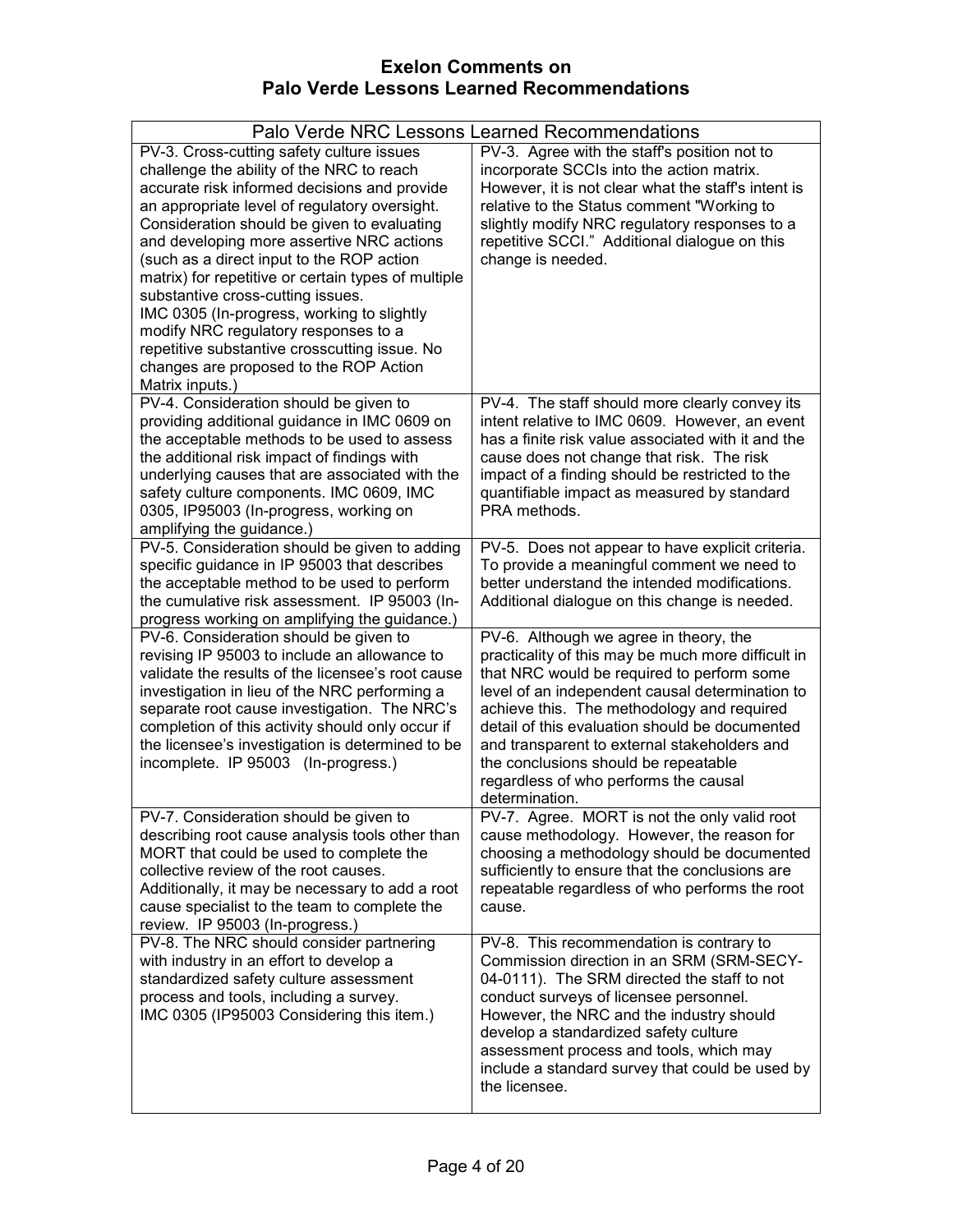|                                                                                                                                                                                                                                                                                                                                                                                                         | Palo Verde NRC Lessons Learned Recommendations                                                                                                                                                                                                                                                                                                                                                                                                                                                                                                                        |
|---------------------------------------------------------------------------------------------------------------------------------------------------------------------------------------------------------------------------------------------------------------------------------------------------------------------------------------------------------------------------------------------------------|-----------------------------------------------------------------------------------------------------------------------------------------------------------------------------------------------------------------------------------------------------------------------------------------------------------------------------------------------------------------------------------------------------------------------------------------------------------------------------------------------------------------------------------------------------------------------|
| PV-9. Until an industry/NRC accepted<br>standard is developed, the NRC should<br>perform an independent detailed analysis of<br>the survey tool and analytical techniques when<br>evaluating a licensee's safety culture<br>assessment. IP 95003 (In-progress, intend to<br>retain elements to validate licensee safety<br>culture assessment methods.)<br>PV-10. Consider revising IP 95003 to provide | PV-9. Disagree. The NRC should be<br>concerned with the analysis results and whether<br>a qualified person/organization performed the<br>assessment. Review and approval of the<br>survey tool and analytical techniques, while<br>important for the NRC to understand, puts the<br>NRC in a consultant/management role that is<br>inappropriate.<br>PV-10. We believe NRC already has this                                                                                                                                                                           |
| the flexibility to initiate a variety of inspection<br>responses consistent with the performance<br>deficiencies at a particular facility. This should<br>include an evaluation of the existing IP 95003<br>boundary conditions. IP 95003 (In-progress,<br>working to provide flexibility for site situations.)                                                                                         | flexibility. Therefore, it's not clear why this<br>change is being made. Additional dialogue on<br>this change is needed.                                                                                                                                                                                                                                                                                                                                                                                                                                             |
| PV-11. Consider revising IP 95003 to include<br>an assessment of outage activities. IP 95003<br>(In progress, plan to amplify outage coverage<br>and sensitivity of the outage inspection burden<br>on licensee.)                                                                                                                                                                                       | PV-11. This assessment should only be called<br>for if the findings(s) that resulted in the<br>degraded cornerstone or their underlying<br>cause(s) have a clear link to outage activities<br>that cannot be assessed during non-outage<br>periods. Inspections, especially those that<br>require interviews or significant data requests,<br>can be disruptive during outages and should be<br>minimized.                                                                                                                                                            |
| PV-12. Consider revising IP 95003 to treat the<br>activity as a fact finding to understand the<br>depth and breadth of performance concerns.<br>This includes the potential for greater use of<br>unresolved items. IP 95003 (In-progress,<br>working to amend inspection approach.)                                                                                                                    | PV-12. The NRC should more clearly convey<br>its intent relative to the term "fact finding." It is<br>not clear on what would constitute a "fact"<br>finding" nor is it clear how the greater use of<br>unresolved items would help in the<br>assessments.                                                                                                                                                                                                                                                                                                            |
|                                                                                                                                                                                                                                                                                                                                                                                                         | We agree in principle that it is desirable to<br>expeditiously complete the 95003 inspection<br>and not let lower level issues delay closure of<br>the findings and causes that resulted in the<br>need for a 95003 inspection. However, the<br>potential for large numbers of unresolved items<br>could be significant, thereby leading to open<br>items for a significant period of time. Every<br>attempt should be made to resolve the items<br>during a 95003 inspection. Otherwise, specific<br>controls should be in place so that the items do<br>not linger. |
| PV-13. Consideration should be given to<br>establishing and assessing precursors as part<br>of the baseline inspection program. These<br>precursors should be assessed as part of the<br>IMC 0305 assessment process. (IMC 0305 In-<br>progress, looking at correlation of safety<br>culture components with qualitative<br>precursors.)                                                                | Additional dialogue on this change is needed.<br>PV-13. The NRC should more clearly convey<br>its intent relative to "assessing precursors."<br>The ROP is founded on objective criteria for<br>determining the level of oversight. Including<br>precursor information will re-inject another<br>element of subjectivity into the assessment<br>process.                                                                                                                                                                                                              |
|                                                                                                                                                                                                                                                                                                                                                                                                         | Additional dialogue on this change is needed.                                                                                                                                                                                                                                                                                                                                                                                                                                                                                                                         |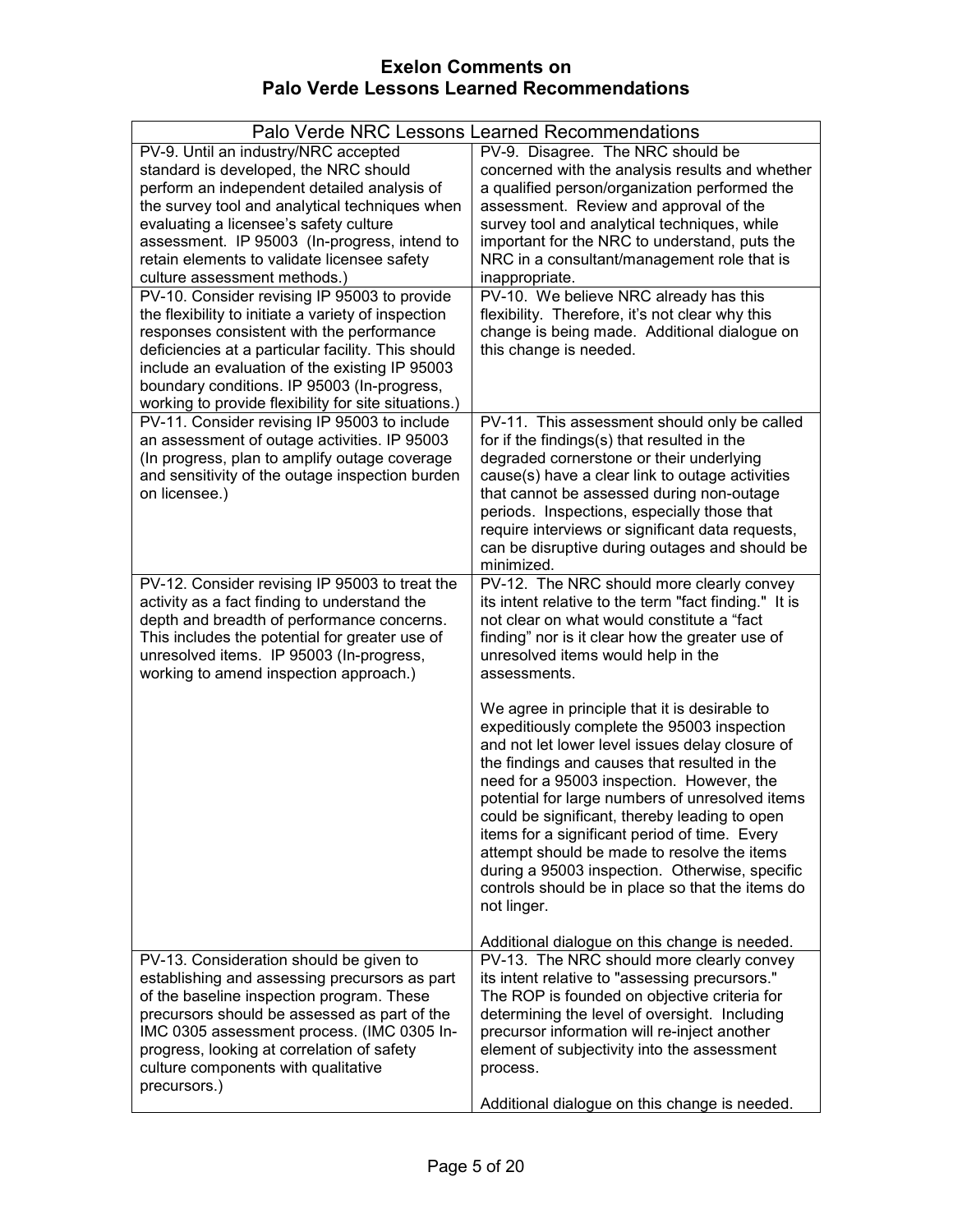|                                                                                                                                                                                                                                                                                                                                                                                                                                                                                                                                                                                                                            | Palo Verde NRC Lessons Learned Recommendations                                                                                                                                                                                                                                                                                                                                                         |
|----------------------------------------------------------------------------------------------------------------------------------------------------------------------------------------------------------------------------------------------------------------------------------------------------------------------------------------------------------------------------------------------------------------------------------------------------------------------------------------------------------------------------------------------------------------------------------------------------------------------------|--------------------------------------------------------------------------------------------------------------------------------------------------------------------------------------------------------------------------------------------------------------------------------------------------------------------------------------------------------------------------------------------------------|
| PV-14. Consideration should be given to<br>developing innovative methods to assess the<br>effectiveness of inspection program<br>implementation. IMC 0307 (Under<br>consideration.)                                                                                                                                                                                                                                                                                                                                                                                                                                        | PV-14. The NRC recently completed an effort<br>for ROP alignment to assess and make<br>changes to the current baseline inspection<br>program. Additional dialogue will be needed to<br>convey what the purpose and direction of this<br>suggest change is.                                                                                                                                             |
| PV-15. Consideration should be given to<br>permanently changing the resident inspector<br>staffing requirements at three unit sites to<br>ensure an appropriate level of oversight is<br>maintained. (For a 3 Unit Site: 1 - Senior<br>Resident Inspector, 3 - Resident Inspectors)<br>IMC 0102 (Under consideration.)                                                                                                                                                                                                                                                                                                     | PV-15. Although we agree that an appropriate<br>level of oversight is maintained is only prudent,<br>we do not agree that four inspectors at a three-<br>unit site is always the "appropriate level,"<br>absent any justification on why this change is<br>needed.                                                                                                                                     |
| PV-16. Consideration should be given to<br>providing additional guidance to supervisory<br>and management personnel for the conduct of<br>management site visits at facilities where only<br>a few findings have been identified. IMC 0102<br>(Under consideration.)                                                                                                                                                                                                                                                                                                                                                       | PV-16. The NRC should more clearly convey<br>why this level of oversight would be warranted<br>for sites with only a few findings identified. This<br>recommendation is not clear regarding the<br>purpose or the direction management site visits<br>would take.                                                                                                                                      |
| PV-17. Consideration should be given to<br>adding one FTE per region to focus on initial<br>and continuing training needs of the inspection<br>staff. IMC 0102 (Under consideration.)                                                                                                                                                                                                                                                                                                                                                                                                                                      | Additional dialogue on this change is needed.<br>PV-17. Agree, assuming there is clear<br>evidence that shows inadequate training<br>resulted in inspectors failing to identify issues.<br>However, without this evidence the NRC has a<br>responsibility to limit unnecessary spending.                                                                                                               |
| PV-18. Consider revising IP 95003 to require<br>implementation of the EP attachment and<br>having an EP inspector from another regional<br>office perform the attachment. IP 95003<br>(Under consideration.)                                                                                                                                                                                                                                                                                                                                                                                                               | PV-18. Disagree. Additional inspection in an<br>area that may or may not be a legitimate part of<br>the scope creates unnecessary cost,<br>paperwork, and time with no relationship to the<br>inspection being performed. If the NRC has a<br>particular concern about the EP area, we<br>believe it should be pursued in another manner<br>and not automatically included in IP 95003<br>inspections. |
| PV-19. Consideration should be given to<br>evaluating the implementation of the EP<br>baseline inspection program. IP 95003 (Under<br>consideration.)                                                                                                                                                                                                                                                                                                                                                                                                                                                                      | PV-19. Although there may be some<br>redundancy between inspections and<br>performance indicators that could be eliminated,<br>the intent and purpose for this change is not<br>clear. Additional dialogue on this change is<br>needed.                                                                                                                                                                |
| PV-20. IP 95003 boundary conditions (1, 3,<br>and 5) should be reevaluated. For condition 1,<br>consider adding flexibility to allow the NRC to<br>oversee independent inspections performed by<br>a third party. Review consistency with having<br>an independent third-party assess the<br>licensee's safety culture. For condition 3<br>consider a revision to increase the flexibility of<br>the procedure by allowing the use of<br>unresolved items and a separate follow-up<br>inspection to resolve the technical concerns<br>(defer significance determination process<br>evaluation). For condition 5 consider a | PV-20.<br><b>Boundary Condition 1</b><br>We agree with the proposed change to<br>boundary condition 1 assuming that oversight<br>does not include an independent validation of<br>the methodology used.<br><b>Boundary Condition 3</b><br>We disagree with the proposed change to<br>boundary condition 3. Neither the increased<br>use of URIs nor the delay of an SDP should be<br>encouraged.       |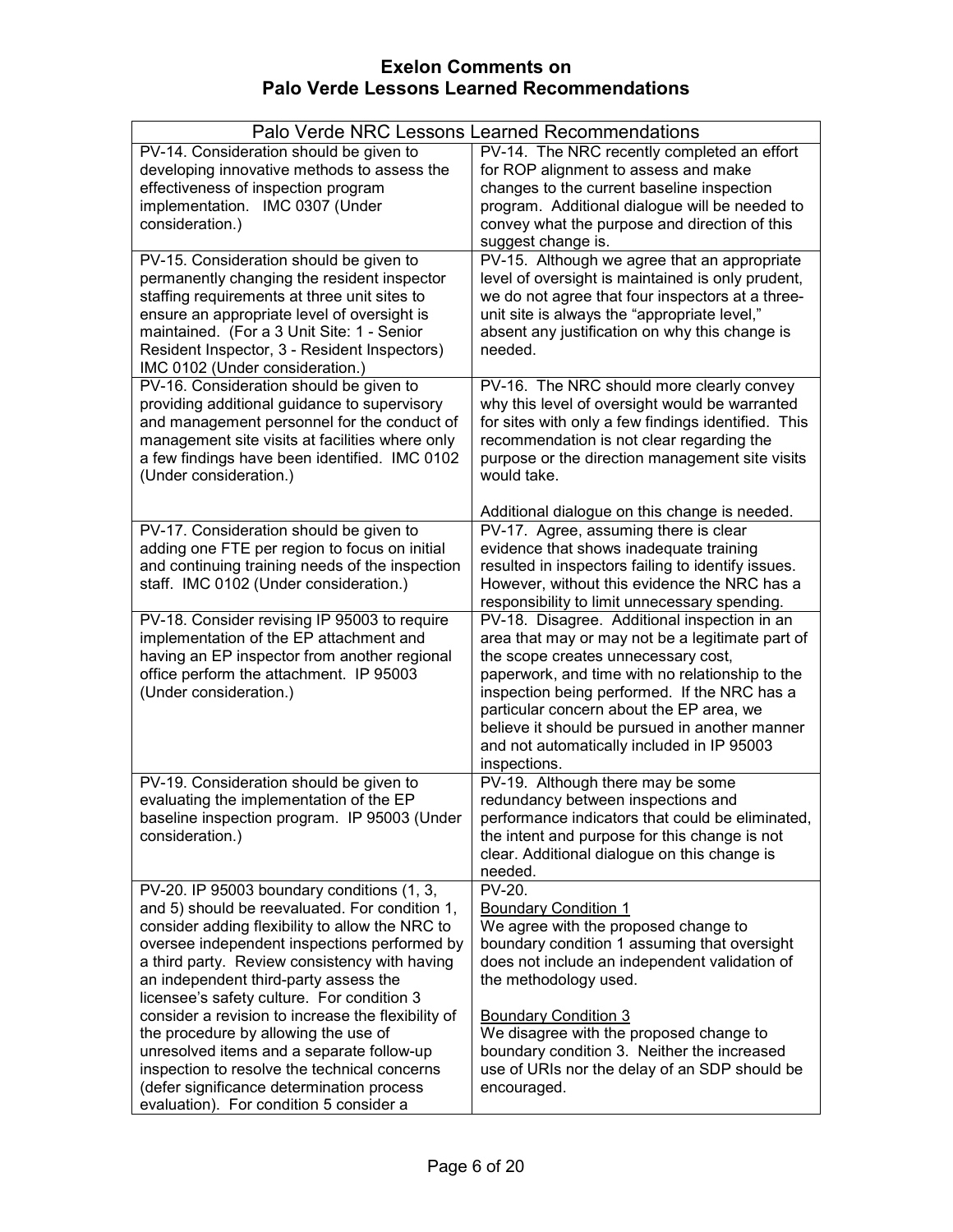| Palo Verde NRC Lessons L                                                              | earned Recommendations                                                        |
|---------------------------------------------------------------------------------------|-------------------------------------------------------------------------------|
| revision to increase the flexibility of the                                           | <b>Boundary Condition 5</b>                                                   |
| procedure by considering the implementation                                           | We agree in part with the proposed change to                                  |
| of portions of the inspection procedure before                                        | boundary condition 5. The IP 95003 should not                                 |
| the licensee has completed their third party                                          | take place prior to the completion of the root                                |
| safety culture assessment and root cause                                              | cause analysis, although portions of the                                      |
| evaluation in order to promptly assess the                                            | inspection could be completed before the third-                               |
| depth and breadth of potential problem areas.                                         | party safety culture assessment.                                              |
| Additionally, consider a revision to allow for<br>periodic NRC assessments during the |                                                                               |
| performance of the licensee's root cause                                              |                                                                               |
| analysis and third-party safety culture                                               |                                                                               |
| assessment. IP 95003 (In-progress.)                                                   |                                                                               |
| PV-21. IP 95003-02, Inspection Requirements,                                          | PV-21. We strongly believe that an adequate                                   |
| indicates that if the IP 95001 and IP 95002                                           | IP 95003 inspection cannot be completed                                       |
| supplemental inspections have not been                                                | without an evaluation of the licensee's ability to                            |
| performed, then the IP 95003 should include                                           | complete the 95001 and 95002 issues.                                          |
| an assessment of the licensee's evaluation of                                         |                                                                               |
| those issues. A revision should be made to                                            |                                                                               |
| note that the licensee's evaluation of the IP                                         |                                                                               |
| 95001 and 95002 issues may not be complete                                            |                                                                               |
| at the time of the IP 95003 inspection. If so,                                        |                                                                               |
| the review of these issues should be included                                         |                                                                               |
| in the Confirmatory Action Letter. IP 95003 In-                                       |                                                                               |
| progress.<br>PV-22. Almost all of the inspection                                      | PV-22. Agree. Duplication of inspection efforts                               |
| requirements in IP 95003 are performed as                                             | is unwarranted and is an irresponsible use of                                 |
| part of the baseline inspection program.                                              | resources that could be better served to focus                                |
| However, IP 95003 indicates that a duplication                                        | on efforts that have not been previously                                      |
| of inspection efforts should not occur. A                                             | inspected. However, reference to the                                          |
| revision should be made to delete a statement                                         | applicable inspection report would suffice to                                 |
| in IP 95003 to prevent duplication of other                                           | adequately document that the area was in fact                                 |
| inspection efforts. IP 95003 In-progress.                                             | inspected.                                                                    |
| PV-23. To more efficiently integrate safety                                           | PV-23. The key attributes in most cornerstones                                |
| culture and inspection results, it may be more                                        | already contain aspects that are either very                                  |
| appropriate to embed some safety culture                                              | similar to the safety culture components or are                               |
| components in the key attributes. The                                                 | identical.                                                                    |
| additional safety culture component<br>assessments should focus on those areas        |                                                                               |
| where implementation of the inspection                                                | This purpose or the intent of this<br>recommendation is not clear. Additional |
| program yields limited results. For example,                                          | dialogue on this change is needed.                                            |
| most problem identification and resolution                                            |                                                                               |
| aspects can be evaluated using traditional                                            |                                                                               |
| inspection program techniques. Therefore,                                             |                                                                               |
| limited safety culture assessment interviews                                          |                                                                               |
| and focus groups are needed to assess this                                            |                                                                               |
| area. IP 95003 In-progress.                                                           |                                                                               |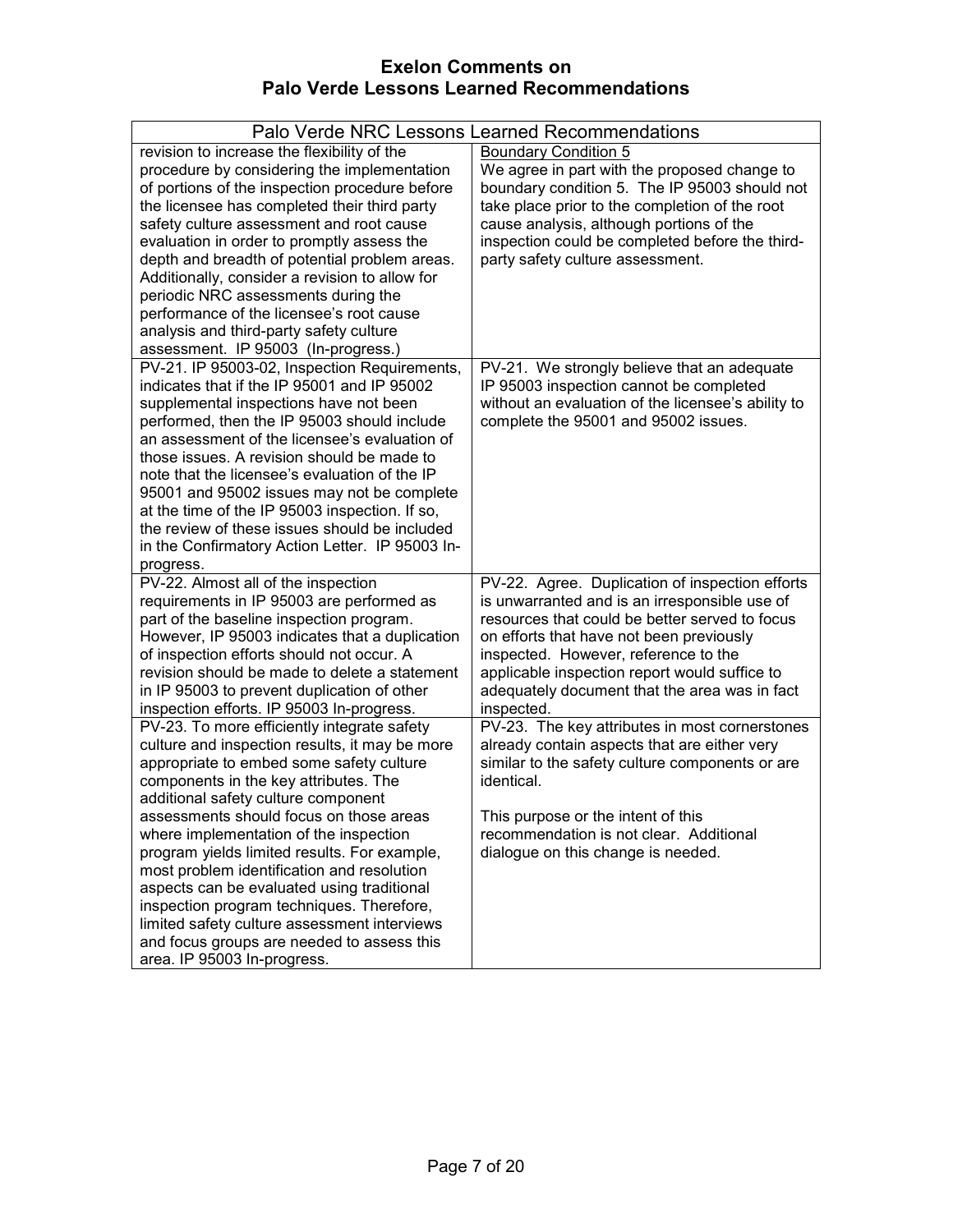|                                                                                                                                                                                                                                                                                                                                                                                                                                                                                                                                                                                                                                                                                                                                                                                                                                  | Palo Verde NRC Lessons Learned Recommendations                                                                                                                                                                                                                                                                   |
|----------------------------------------------------------------------------------------------------------------------------------------------------------------------------------------------------------------------------------------------------------------------------------------------------------------------------------------------------------------------------------------------------------------------------------------------------------------------------------------------------------------------------------------------------------------------------------------------------------------------------------------------------------------------------------------------------------------------------------------------------------------------------------------------------------------------------------|------------------------------------------------------------------------------------------------------------------------------------------------------------------------------------------------------------------------------------------------------------------------------------------------------------------|
| PV-24. The requirements and guidance in<br>section 02.07 for conducting the safety culture<br>portion of IP 95003 should be re-evaluated. If<br>the NRC determines that the licensee's third-<br>party assessment was appropriate, then there<br>should be no need to conduct an independent<br>assessment of all 13 safety culture<br>components. The NRC's assessment should<br>determine which, if any, of the 13 components<br>have not been adequately addressed by the<br>third-party assessment and which, if any, of<br>the components are not likely to be addressed<br>by the IP 95003 key attributes. The<br>NRC should then implement safety culture<br>assessment activities to address the remaining<br>components that are expected to have<br>insufficient data to meet the objectives. IP<br>95003 In-progress. | PV-24. Industry agreed to take the lead in<br>development of NEI/Industry guidance to<br>address safety culture assessment content and<br>quality.                                                                                                                                                               |
| PV-25. Re-evaluate sections 02.07 and 02.08<br>to only include the specific inspection<br>requirements. All other items should be<br>moved to the guidance section. IP 95003 In-<br>progress.                                                                                                                                                                                                                                                                                                                                                                                                                                                                                                                                                                                                                                    | PV-25. Agree.                                                                                                                                                                                                                                                                                                    |
| PV-26. Section 95003-03 for just-in-time<br>training should be better designed to meet the<br>needs of the inspection teams. The training<br>should include, in part, performance issues at<br>the facility, root cause refresher training,<br>administrative issues, and the conduct of the<br>inspection. IP 95003 In-progress.                                                                                                                                                                                                                                                                                                                                                                                                                                                                                                | PV-26. Agree                                                                                                                                                                                                                                                                                                     |
| PV-27. Regarding team staffing, a qualification<br>program for safety culture assessors should be<br>institutionalized in a manual chapter. Each<br>region should be expected to maintain a cadre<br>of Level 2 safety culture assessors that are<br>capable of implementing most of the IP 95003<br>inspection requirements. Validation of third-<br>party safety culture assessment tools and<br>methods requires an additional skill set, and<br>can be performed by headquarters personnel<br>or contractors. These skills may not be needed<br>in every case if the NRC and industry develop<br>and implement a standardized safety culture<br>assessment tool and process.<br>IMC TBD Under consideration.                                                                                                                 | PV-27. The extensive resource commitment,<br>given that Column 4 plants are rare, seems<br>unwarranted and not a responsible use of<br>resources. We recommend the focus be on the<br>skills, knowledge and training required for<br>inspectors to be able to make sound,<br>responsible decisions in this area. |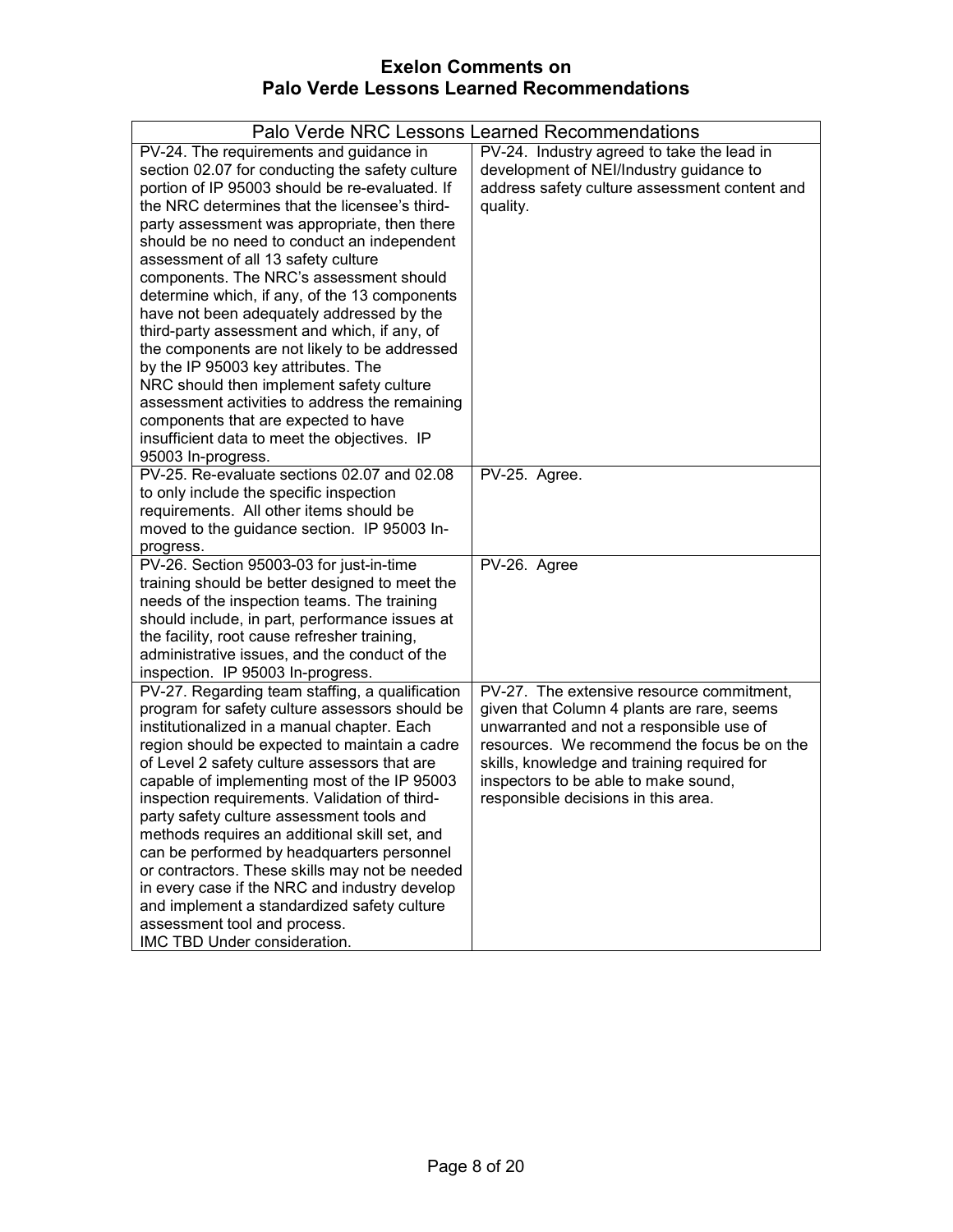| Palo Verde NRC Lessons Learned Recommendations                                                                                                                                                                                                                                                                                                                                                                                                                                                                                                                             |                                                                                                                                                                                                                                                                                                                                                                                                                                                             |
|----------------------------------------------------------------------------------------------------------------------------------------------------------------------------------------------------------------------------------------------------------------------------------------------------------------------------------------------------------------------------------------------------------------------------------------------------------------------------------------------------------------------------------------------------------------------------|-------------------------------------------------------------------------------------------------------------------------------------------------------------------------------------------------------------------------------------------------------------------------------------------------------------------------------------------------------------------------------------------------------------------------------------------------------------|
| PV-28. At a minimum, a senior reactor analyst<br>should be required to participate in the final<br>onsite inspection week in order to collect all of<br>the data needed to perform a collective risk<br>assessment of the performance deficiencies<br>and assist in collecting the data necessary to<br>evaluate potentially significant inspection<br>findings. The most desirable option would be<br>to have a senior reactor<br>analyst lead one of the sub-groups and<br>perform the analyst functions as a collateral<br>responsibility. IP 95003 Under consideration | PV-28. We agree in that the NRC should<br>ensure the team is comprised of the personnel<br>needed to perform a collective risk assessment.<br>However, depending on the circumstances<br>surrounding the IP 95003, this may or may not<br>require a senior reactor analyst and may take<br>more or less than a week. This decision needs<br>to be made on a case-by-case basis to<br>responsibly address the issues and focus the<br>appropriate resources. |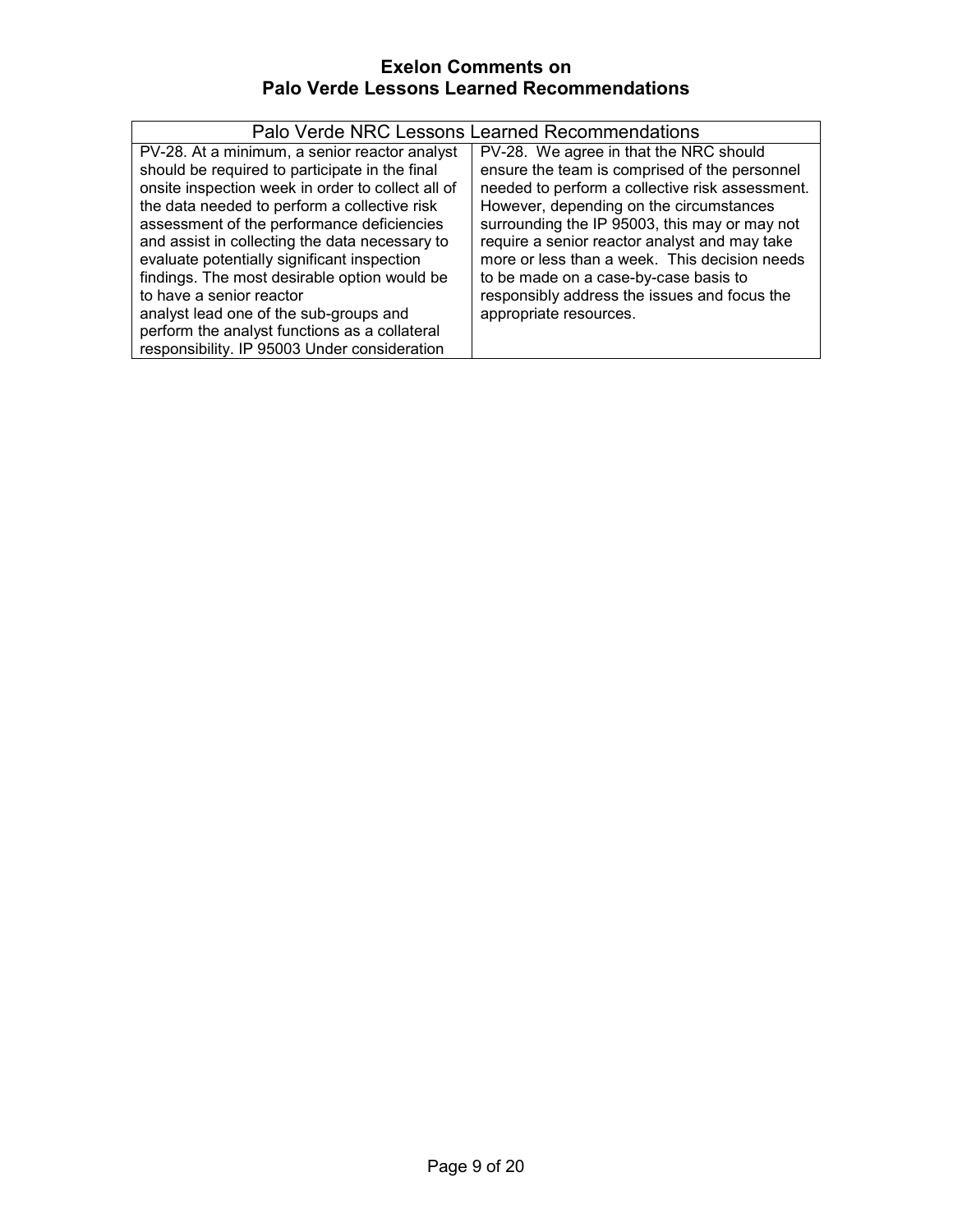- Page 2 General comment: It is not clear that the enclosures could be used as part of other inspections, such as IP 711152 review of a safety culture assessment or review of a safety culture survey outside of the 95003 process.
- Page 2 Item 1: Rephrase as "The NRC is performing the inspection, which involves a graded approach to assess the licensee's safety culture. The scope of the inspection requirements related to safety culture will be based on an evaluation of the licensee's third party safety culture assessment and root cause evaluation."
- Page 2 Item 3: We agree in principle that it is desirable to expeditiously complete the 95003 inspection and not let lower level issues delay closure of the findings and causes that resulted in the need for a 95003 inspection. However, the potential for large numbers of unresolved items could be significant, thereby leading to open items for a significant period of time. Every attempt should be made to resolve the items during a 95003 inspection. Otherwise, specific controls should be in place so that the items do not linger.
- Page 2 Item 5: The first sentence stipulates that the licensee is expected to have completed the associated root cause evaluation and third party safety culture assessments. This conflicts with the second sentence that indicates the 95003 assessment can be conducted in parallel with such licensee evaluations. Recommend deleting the second sentence.
- Page 3 Section 95003-02 should be re-written to include cases where a single red finding moved the licensee to column 4. In addition, the 95001 and 95002 inspections should not be deferred but should be included as part of the 95003, or performed prior to the 95003 inspection. Inputs as significant as 95001 or 95002 inspections can be performed prior to or concurrent with the 95003 but must not be excluded from the 95003 scope or performed after the 95003 has been completed.
- Page 5 Item 02.03.a.1(a): Guidance should be provided for determining the time period for performance information to be collected. A maximum period of five years is recommended. This provides sufficient context for current performance issues and ensures that data requests are reasonable. This would also minimize recurrence of enormous data requests like Palo Verde's 95003 inspection, where more than 5000 documents were used by the inspection team.
- Page 15 Item 02.07.a.4: This step (and any other seeking information on previous safety culture assessments) should reflect that INPO assesses safety culture and a memorandum of agreement between NRC and INPO should be referenced for guidance on use of INPO material during NRC inspection activities (reference ML060060035 and letter from S. Richards (NRC) to L. Gard (INPO) dated March 27, 2007).
- Page 15 Item 02.07.b.2(b): Reword to reflect the typical role of corporate senior management – governance and oversight, rather than being responsible for plant operation.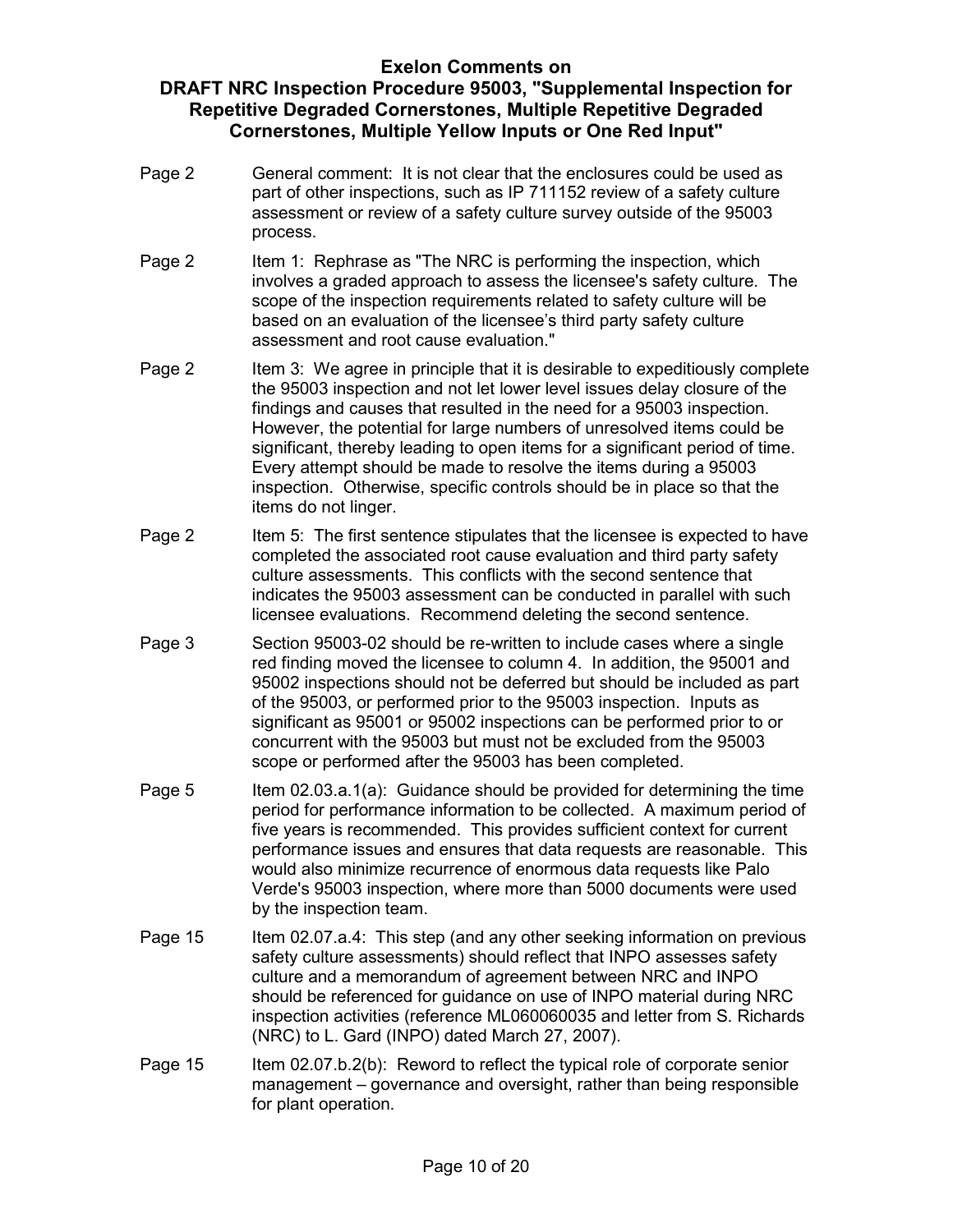- Page 17 Item 02.11: Is the intent to restrict distribution of this separate report so that it is not disclosed to the public? If so, what is the rationale for this position?
- Page 17 Second paragraph under General Guidance: Same comment as page 2, item 3
- Page 17 Third paragraph under General Guidance: This assessment should only be called for if the findings(s) that resulted in the degraded cornerstone or their underlying cause(s) have a clear link to outage activities that cannot be assessed during non-outage periods. Inspections, especially those that require interviews or significant data requests, can be disruptive during outages and should be minimized and not automatically included.
- Page 18 General comment for Team Staffing: Remove the collateral duty of the team leader to brief public officials, since this duty is more appropriate for the "team manager." The team leader should be determining the regulatory basis for inspection issues, which would preclude the need to issue URIs as contemplated in this draft.
- (Page 18) Team Staffing, 1st paragraph. Suggest changing the word "opinion" to "perspective."
- Page 18 First paragraph under Team Staffing: The inspection team is required to be staffed with "qualified" Safety Culture Assessors, yet no such qualification exists under NRC IMC 1245.
- Page 18 Fifth paragraph under Team Staffing: This paragraph refers to "specialized training" for safety culture assessors, but does not describe such training. Significant leadership and management experience is equally as important for an effective safety culture assessment as experience and training, yet IP 95003 is silent in this regard. Further, documentation of staff qualifications to such specific requirements is not contained in IP 95003 reports.
- Page 19 First paragraph: The need for the lead safety culture assessor to have formal education in the social/behavioral sciences and experience in conducting organizational assessment activities is characterized as important, yet the NRC has found several third-party assessments of safety culture to be satisfactory without team members with such qualifications. Equally as important as experience and training to perform an effective safety culture assessment is significant leadership and management experience, yet IP 95003 is silent in this regard.
- Page 19 Second paragraph: Clarify requirements for safety culture assessors. Page 18, fifth paragraph referred to "specialized training," the first paragraph on page 19 calls for formal education and experience, and this paragraph refers to "appropriate credentials." Recommend that the expectations for safety culture assessors be located in a single section and referred to in a consistent manner.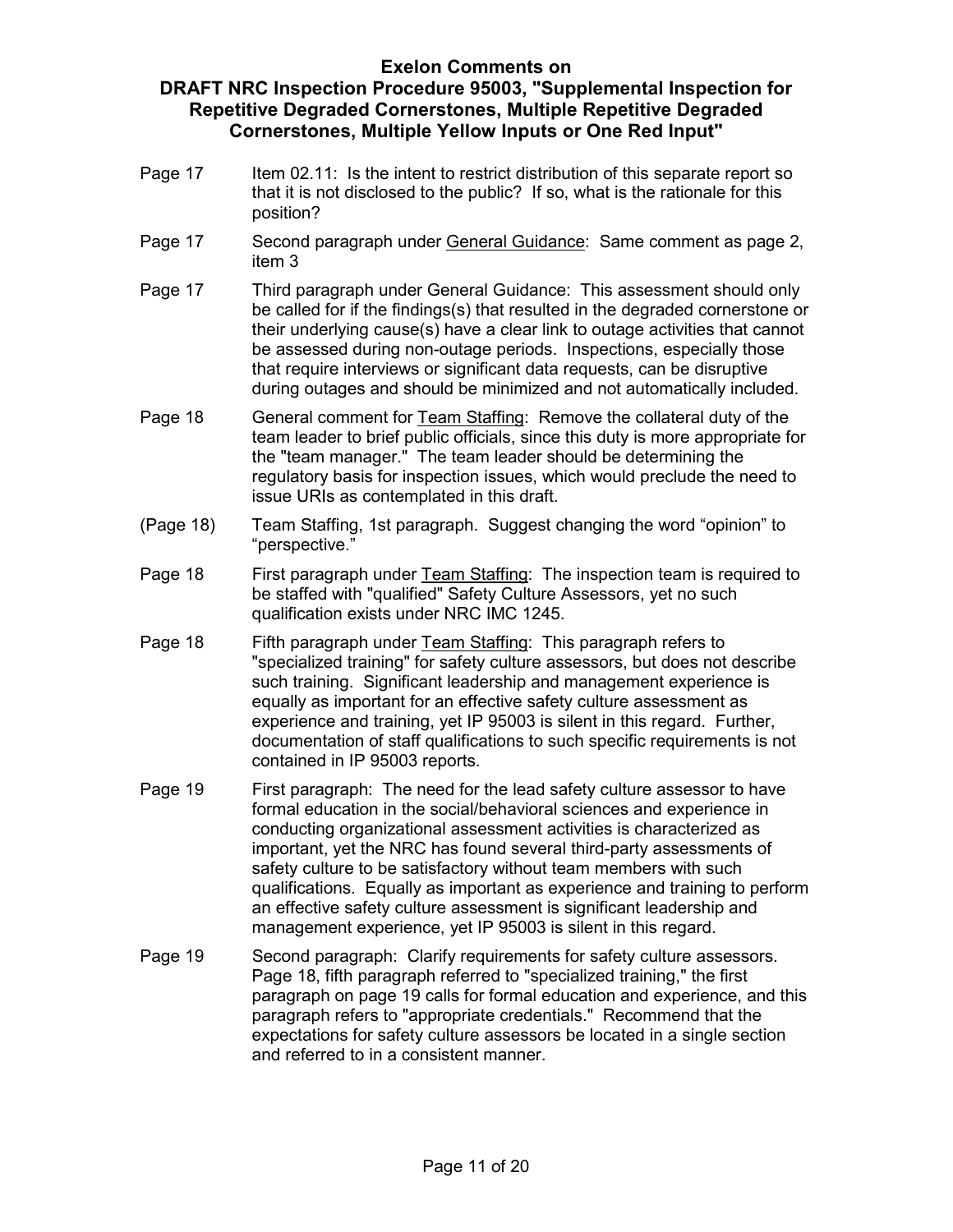- Page 19 Third bullet: The ability to conduct content analyses or written and verbal communication is called for; however, it is not clear that IP 95003 provides a structured approach for conducting such analyses.
- Page 20 First bullet calls for knowledge of theories of safety culture; without specific expectations, this is ambiguous.
- Page 20 First paragraph under Inspection Planning and Logistics: This last sentence is inconsistent with other changes proposed by this draft. The last sentence discusses the licensee's formal acknowledgment of 95003 readiness, including completion of root cause analysis and third party safety culture assessments; however, this draft contemplates that the 95003 inspection could be conducted in parallel with these assessments. Except in rare cases, the licensee's root cause should be completed prior to the 95003 inspection.
- Page 20 Third paragraph under Inspection Planning and Logistics: Same comments as page 20, first paragraph. How does a licensee acknowledge readiness when the NRC may elect to perform the 95003 inspection in parallel with the root cause analysis and third party safety culture assessment?
- Page 39 Second paragraph under Item 1: Recommend deleting the reference to staff reduction in the 1990s since it adds no value to the inspection guidance for current conditions.
- Page 52 Section 03.07: Please clarify what is meant by "no specific guidance" in Item a.2 of this section.
- Page  $54$  Items  $03.07 \text{ b}$ .  $2(c)(1)$  and  $03.07 \text{ b}$ .  $2(c)(2)$ : The basis for acceptable participation levels is not clear. If licensees are expected to achieve such numbers, the basis should be defined.
- Page 54 Item 03.07.b.3(a): The connection between the adequacy of data collection and analysis methods and potential to identify the source is not apparent. If the data is sound and properly connected, it should be adequate. Disclosure would not be appropriate, but it should not render the data collected suspect.
- Page 55 Item 03.07.b.3(f): There are no industry-wide "acceptable survey practices." The NRC's inspection guidance imposes standards that add to the costs of such surveys without a clear basis for the practice. The NRC is precluded from conducting independent surveys. It seems that licensees will also conclude surveys are not advantageous due to the cost and level of difficulty in complying with "acceptable survey practices."
- Page 55: Item 03.07.b.4(b): Guidance for assessing third party safety culture assessors ambiguously refers to qualification through "education and/or experience." This requires further clarity for industry to understand the expectations. For example, education is discussed, but no clear expectation is provided. "Knowledge and experience" are better terms when referencing team members since qualifications implies a more rigorous process than currently established in the industry. This is an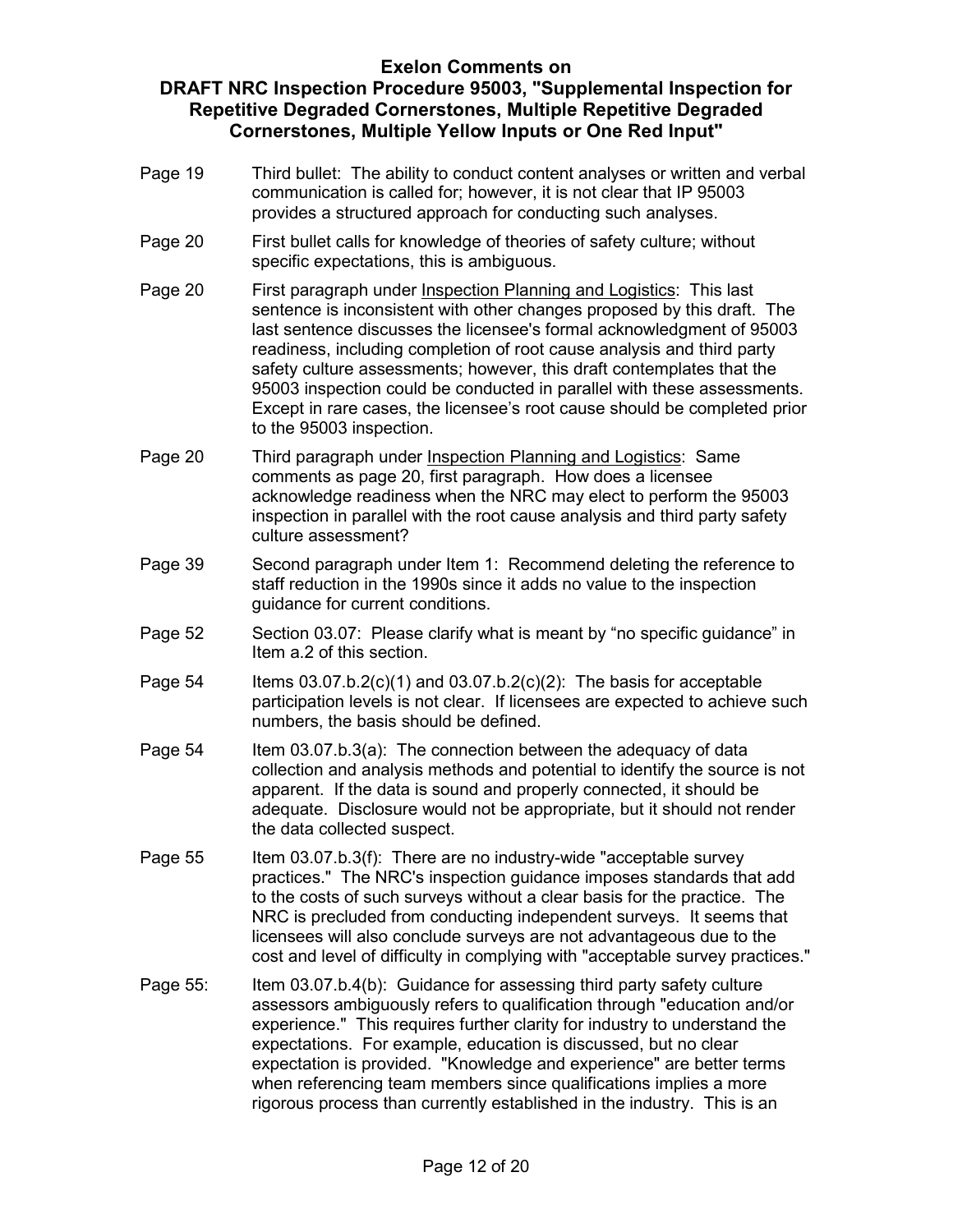### **DRAFT NRC Inspection Procedure 95003, "Supplemental Inspection for Repetitive Degraded Cornerstones, Multiple Repetitive Degraded Cornerstones, Multiple Yellow Inputs or One Red Input"**

important point since the level of NRC graded approach will, in part, depend on "qualifications" of the third party safety culture assessment team (reference page 56, item 03.08.a).

- Page 56 Second paragraph under Item 03.08.a: The last sentence reflects that satisfying NRC concerns with the third party safety culture assessment will adjust the scope and depth of the NRC's graded approach. Recommend deleting this sentence since it may impose undue pressure on the third party to accept NRC comments in order to minimize the NRC inspection impact on the licensee.
- Page  $57$  Item  $03.08.a.3(a)$ : The paragraph talks about low response rates is this in reference to survey participation? Also, it directs the NRC to look at licensee response, such as conducting additional assessment activities. Is this referring to additional third party assessment activities or licensee efforts outside of the third party assessment?
- Page 59 Item 1: The connection between accuracy of communication of third party safety culture assessment results and health of a licensee's safety culture is unclear. The more pertinent subject would seem to be licensee response (i.e., corrective actions to close gaps) to the assessment.
- Page 59 Item 2(b): The term "behavior" is not in the NRC's definition of safety culture, but it does provide a key aspect to the meaning of safety culture, as recognized by the INPO definition. Consider adopting the INPO definition or adding "behavior" to the NRC definition (Attachment 95003.02).
- Page 60 First bullet under Item 3: Change "licensee's" to "third party assessment team's"
- Page 60 First paragraph after the four bullets: Change "licensee's results" to "third party assessment team's results" in the first sentence. If additional assessment activities are conducted by the licensee, must they be by a third party?
- Page 61 Third paragraph under Item 03.10: Delete this paragraph. See previous comments under page 2, item 3 and page 17, second paragraph.
- Page 62 First paragraph: Use of URIs should not be endorsed in this manner. See previous comments.
- Page 62 Second paragraph: The first sentence needs correction. It implies that a cross-cutting aspect is required for each finding and cross-cutting aspects are assigned to URIs, which is not currently in IMC 0612.
- Page 64 The resource estimate is not aligned with the expectations in the body of IP 95003. For example, p. 18 of IP 95003 says at least one SRA should be assigned full time to the team, which would significantly exceed the estimated  $0 - 40$  man hours.
- Page 65 Add attachment header and title.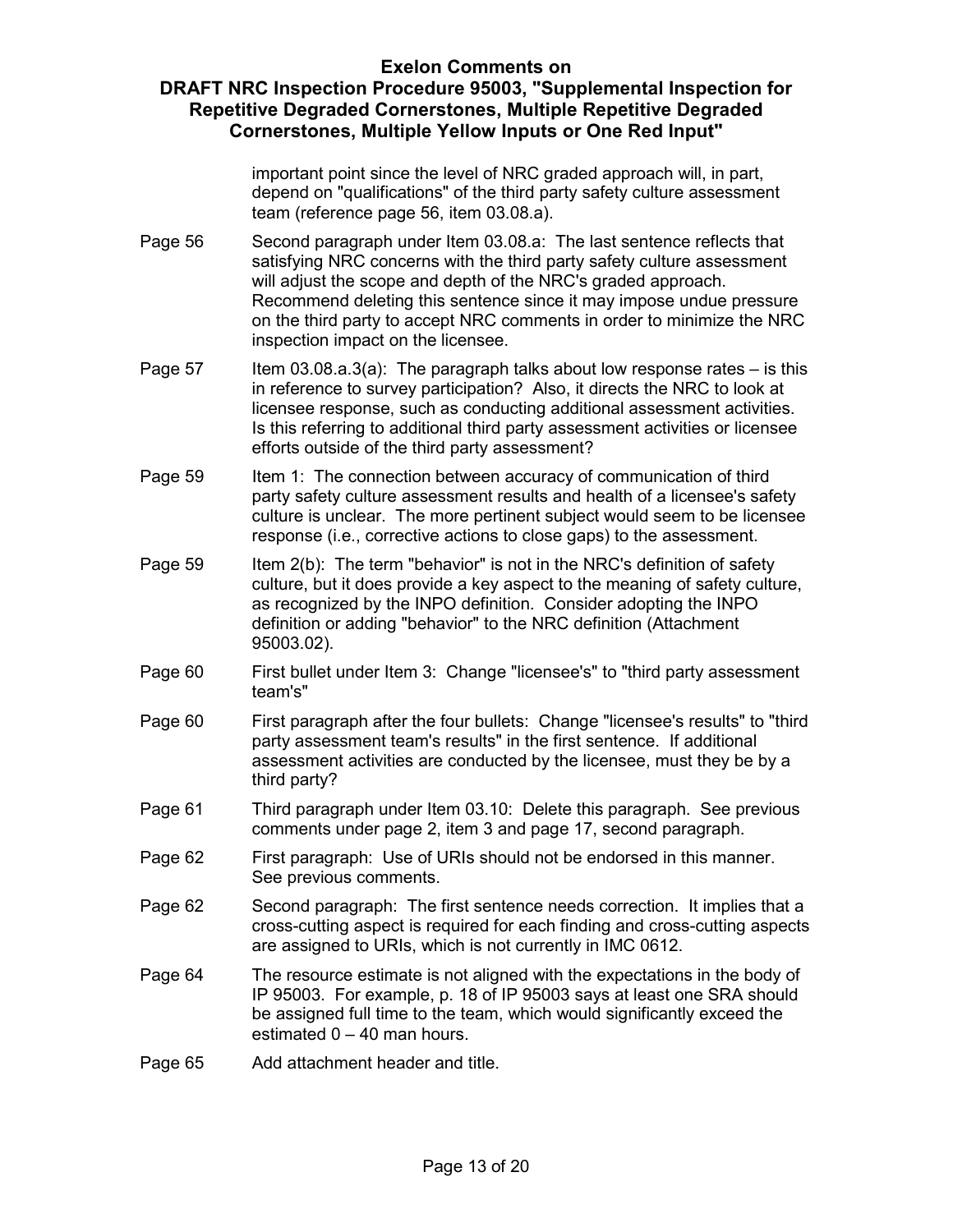- Page 65 First and second paragraphs under Introduction: These paragraphs refer to behaviors as they pertain to safety culture, yet this term is not in the NRC's definition of safety culture. Recommend adopting the INPO definition or revising the NRC definition accordingly.
- Page 65 Last two bullets on the page (and first bullet on page 66): NRC attempts to quantify number of occurrences of behaviors to evaluate safety culture. What research is this nexus to safety culture based on and how many is an acceptable number before a concern exists regarding safety culture? Recommend deleting reference to frequency and focus on the behavior itself.
- Page 67 Item c.(2): Reword the main item and its sub-bullets to reference safety culture assessments rather than safety culture components, since the components of safety culture encompass virtually every aspect of nuclear operations. This would essentially be requesting every self or third party assessment. Also, the reference to assessments of "organizational factors" is unclear. What is the information being requested?
- Page 67 Item c.(4): The last sentence references "the quidance," but it is unclear what this means.
- Page 67 Item c.(5): Site financials and budgets are compared to what measurable standard? At what pre-defined point does this become a regulatory concern?
- Page 67 Bullet (2), leadership assessments. An NRC review of individual performance appraisals, even with names removed is inappropriate. There are privacy and confidentiality considerations that could put a licensee in a difficult legal situation. The NRC should review a process description of the job performance policy and process.
- Page 68 This section discusses reviewing corporate strategies and meeting minutes from site senior management meetings. These are inappropriate for NRC review and it is not clear how NRC would assess any information from these items in a meaningful, consistent way.
- Page 68 Item (8): Requesting all CAP documents that relate to safety culture components is too broad since essentially all conditions adverse to quality can be bucketed into one or more of the safety culture components. If the intent is to request a list of all CAP items for the last year, it could simplify the data request and eliminate confusion.
- Page 69 Item 2.a: Sampling plans should be included as attachments to the 95003 inspection report.
- Page 69 Item 2.d: The reference to "performance deficiencies" is not clear. Is this referring to performance deficiencies per NRC IMC 0612? If so, this is already a requirement so IMC 0612 should be referenced. If it means something else, additional clarity is requested.
- Page 70 First bullet: Why call out security? Previous similar statements did not reference security (see 02.07.b.2(a) as an example).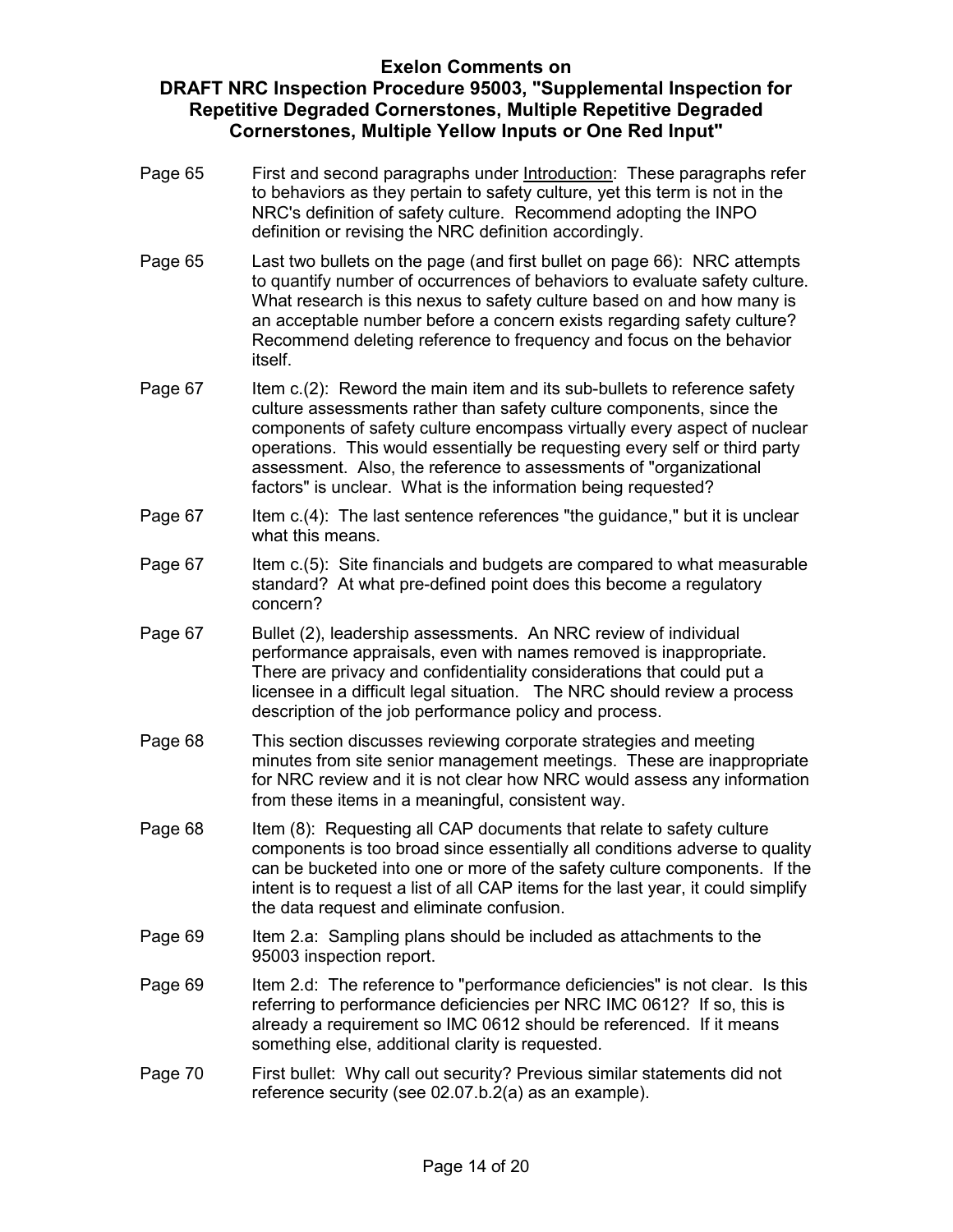- Enclosures A through F No changes to Enclosures A through F were identified by the NRC's efforts to capture lessons learned from Palo Verde's 95003 inspection. The NRC should re-engage those who developed the Palo Verde lessons learned to seek improvements from implementing these enclosures.
- Enclosure A, page E-A-8 The last two requirements on the page specify INPO documents as the source material. Please refer to the memorandum of agreement between NRC and INPO for guidance on use of INPO material during NRC inspection activities (reference ML060060035 and letter from S. Richards (NRC) to L. Gard (INPO) dated March 27, 2007) and revise these requirements accordingly.
- Enclosure B, page E-B-2 Item 1 under Continuous Learning Environment: The question calls for the interview to draw comparisons to other plants. Page 55 cautions the inspectors against using industry data. A significant amount of additional data would be required to fully understand the comparison and put it into context (e.g., age of workforce could have a substantial influence on amount of training.
- Enclosure B, page E-B-2 Item 3 under Continuous Learning Environment: The last two sentences should be reworded since they can bias the interviewee. The error is stated to have a negative impact on business and then the interviewee is asked about their willingness to report, which can lead to a natural reluctance to accurately answer the intent of the question.
- Enclosure B, page E-B-2 Item 5 under Continuous Learning Environment: This question calls for the interviewee to speculate what other departments have done. Should be deleted or redirected to the interviewee's direct experiences.
- Enclosure B, page E-B-3 Item 3 under Corrective Action Program: The question about anonymous CRs is biased and leads the interviewee to believe that this is a feature desired or expected by the NRC. Should be rephrased to "How do you identify concerns when you want to remain anonymous?" The last sentence concerning the Employee Concerns Program (ECP) is ambiguous and should be deleted since the ECP is discussed in the Environment for Raising Concerns section.
- Enclosure B, page E-B-3 Item 7 under Corrective Action Program: The question should be directed towards issues raised by the interviewee, since it calls for speculation otherwise.
- Enclosure B, page E-B-4 Item 16 through 18: These questions are better suited for the CAP process owner than the general plant population. Rephrase to make the questions more pertinent to an interviewee.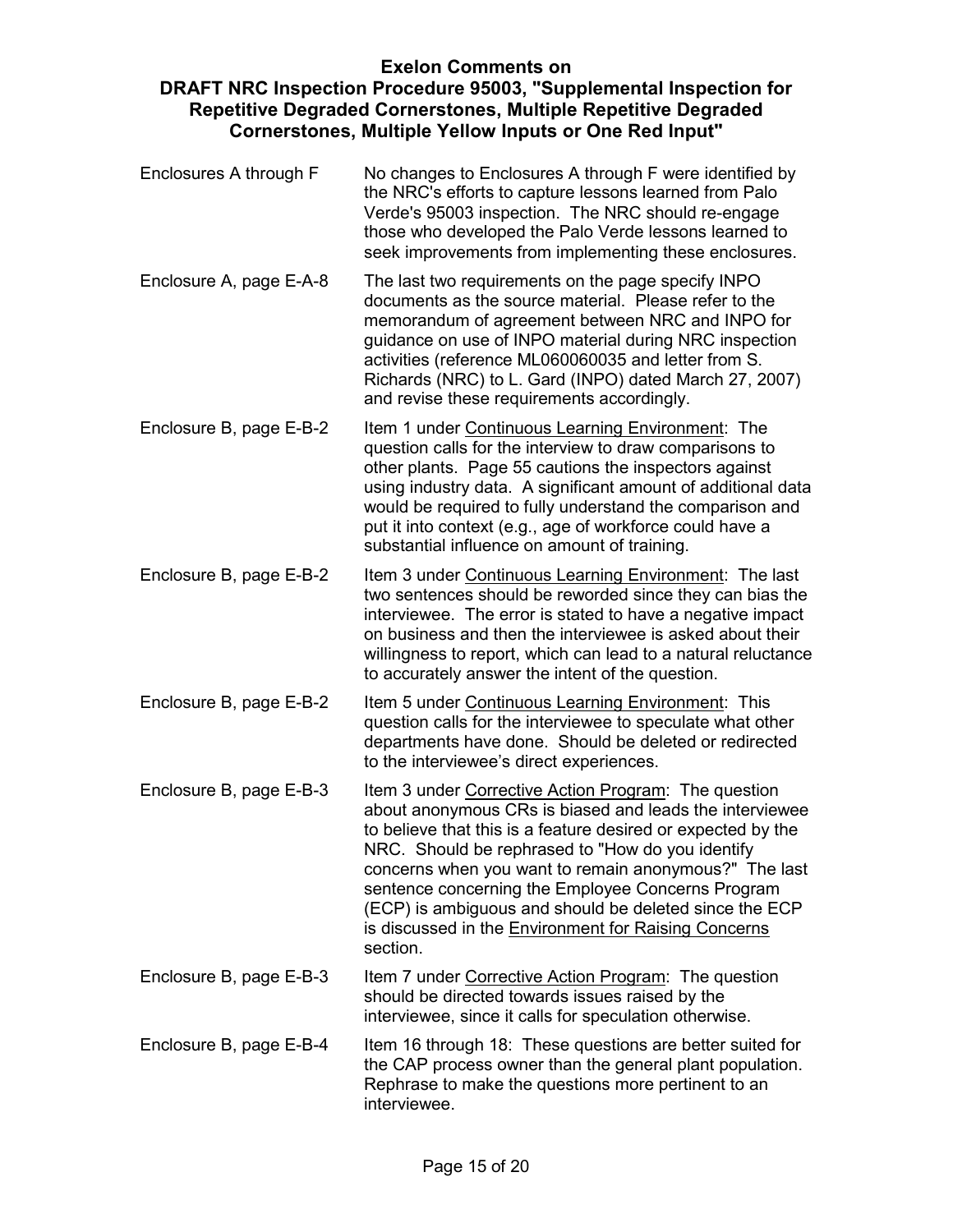- Enclosure B, page E-B-5 Item 1: This item in its entirety needs to be reworded. It is biased and infers that schedule pressure is not in the best interest of nuclear safety. Schedules are developed to maximize safety system availability and minimize plant risk. Delaying return to service of an important safety system should cause significant reaction by the organization, yet this inappropriately implies that this is a negative reaction.
- Enclosure B, page E-B-5 Item 3: Delete "to continue operation" in the first sentence. This can cause confusion between the role of the interviewee and the role of the licensed operator and it adds no value to the context of the question.
- Enclosure B, page E-B-6 General comment on Environment for Raising Concerns: In part, this section seeks to understand if events have chilled the work environment. This is a very difficult area to accurately assess in a manner that does not bias the interviewee. For example, the specific event could be a procedure violation that was self-identified and the individual involved was disciplined. One perspective would be that the discipline makes the interviewee hesitant to self-report, yet accountability for our actions is a fundamental behavior inherent to a strong safety culture. Recommend some additional cautions and perhaps "do's and don'ts" to assist the inspector in obtaining meaningful insights in this area.
- Enclosure B, page E-B-7 Item 7: Delete "policy" since this is a leading question and infers that a policy is needed or required. Some stations may not have such a policy.
- Enclosure B, page E-B-7 Item 8: This question should end with "If yes to any of these questions, please explain."
- Enclosure B, page E-B-7 Item10: Why is it important for the interviewee to know the training taken by the supervisor? The more appropriate focus would be the actual behaviors of the supervisor.
- Enclosure B, page E-B-7 Item 12: Rephrase as "What actions do managers and supervisors take to maintain or improve SCWE? Are these actions effective? Why or why not?" As written, it leads the interviewee to conclude the actions were historical, tending to infer that these actions must have been in response to a SCWE problem.
- Enclosure B, page E-B-7 Item 2: Same comment as item 2 on page E-B-6.
- Enclosure B, page E-B-8 Items 4 and 6: When the term "safety" is used, most interviewees respond to the question as if it asks about "industrial safety." Is that the intent of the question? Recommend using the term "nuclear safety" to clarify.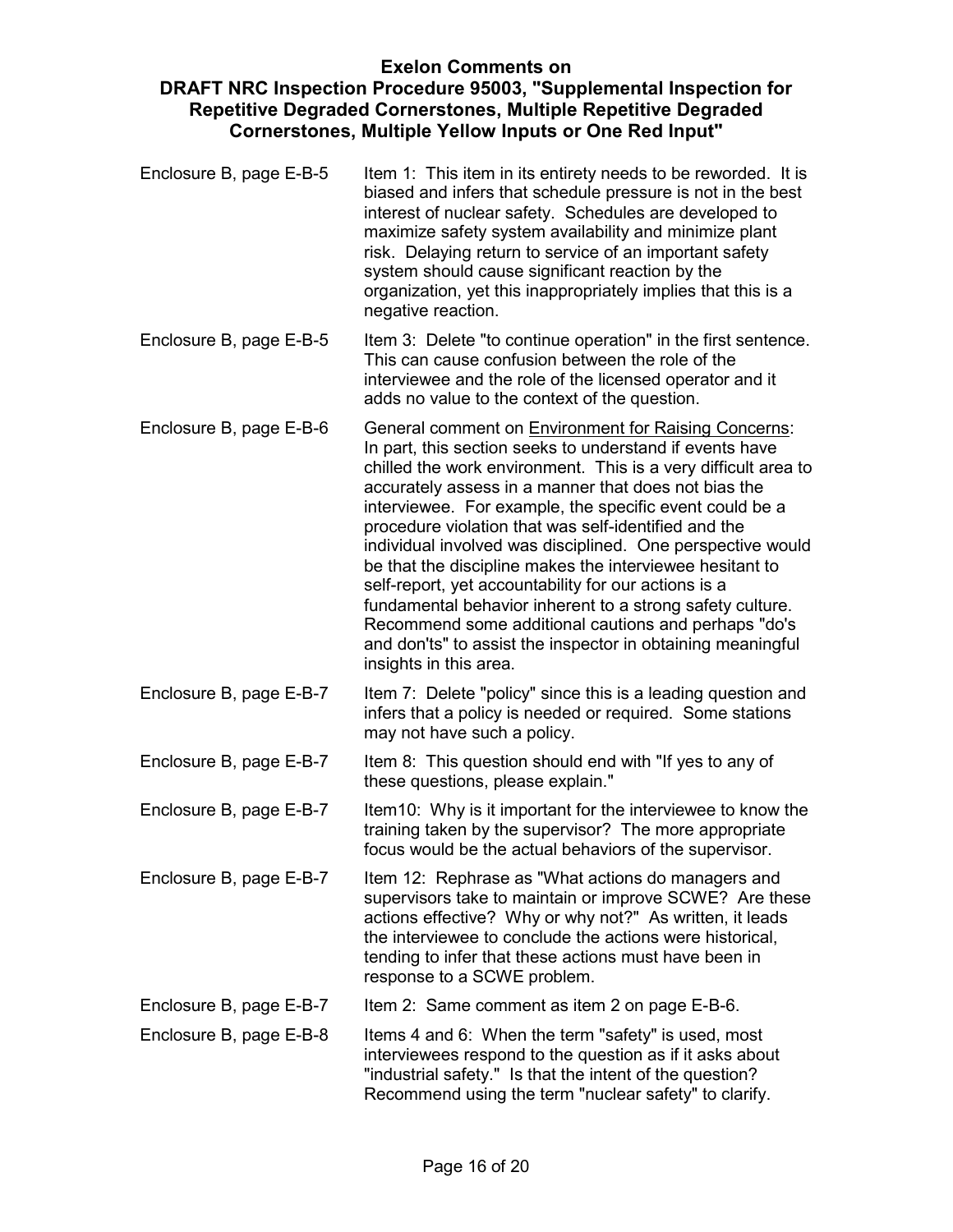- Enclosure B, page E-B-8 Item 8: Rephrase the question concerning advertising an appeal process to "How were you made aware that this process existed?" since most interviewees will not have responsibilities for advertising such a process.
- Enclosure B, page E-B-8 Item 9: Is the parenthetical question intended to be asked? Asking management to recall survey results does not appear to be pertinent to this area. Could be rephrased as "Are you aware of any concerns with the ECP/Ombudsman programs? If so, please describe."
- Enclosure B, page E-B-8 Item 10: This question is more applicable to those who oversee contractors. Delete "policy" since this is a leading question and infers that a policy is needed or required. Some stations may not have such a policy. Recommend replacing the first sentence with "Do you oversee contractors? If so, …"
- Enclosure B, page E-B-8 Item 12: Replace "made available" with "communicated" since this infers documented results must be provided. Communication can take written or verbal form.
- Enclosure B, page E-B-9 Item 4: Delete the parenthetical "without having to wade through everything" since it is biased.
- Enclosure B, page E-B-9 Item 7: Replace "would you have liked to see" with "should have." The intent is to determine if something important received less than the appropriate amount of attention rather than invite the interviewee to speculate on their personal preferences.
- Enclosure B, page E-B-10 Item 7 under Organizational Change Management: This question implies that the common practice of "acting" managers is undesirable. The use of "acting" managers can be an effective tool for employee development and succession planning. The intent of the question should be refocused on prolonged vacancies and high turnover rates.
- Enclosure B, page E-B-10 Item 6 under Preventing, Detecting, and Mitigating Perceptions of Retaliation: Delete the parenthetical statement. Due to legal implications, details of disciplinary action cannot be communicated.
- Enclosure B, page E-B-10 Item 8: Add "to you" at the end of the sentence.
- Enclosure B, page E-B-11 Item 3: How does this relate to nuclear safety or safety culture? Rephrase the last question to "What impact did the lack of the have on nuclear safety?"
- Enclosure B, page E-B-11 Item 6: This is a very leading question. Rephrase to "Have you ever turned down overtime? If yes, why?" Delete the parenthetical "or whoever you reported to being too tired to" since this is also biased. Consider asking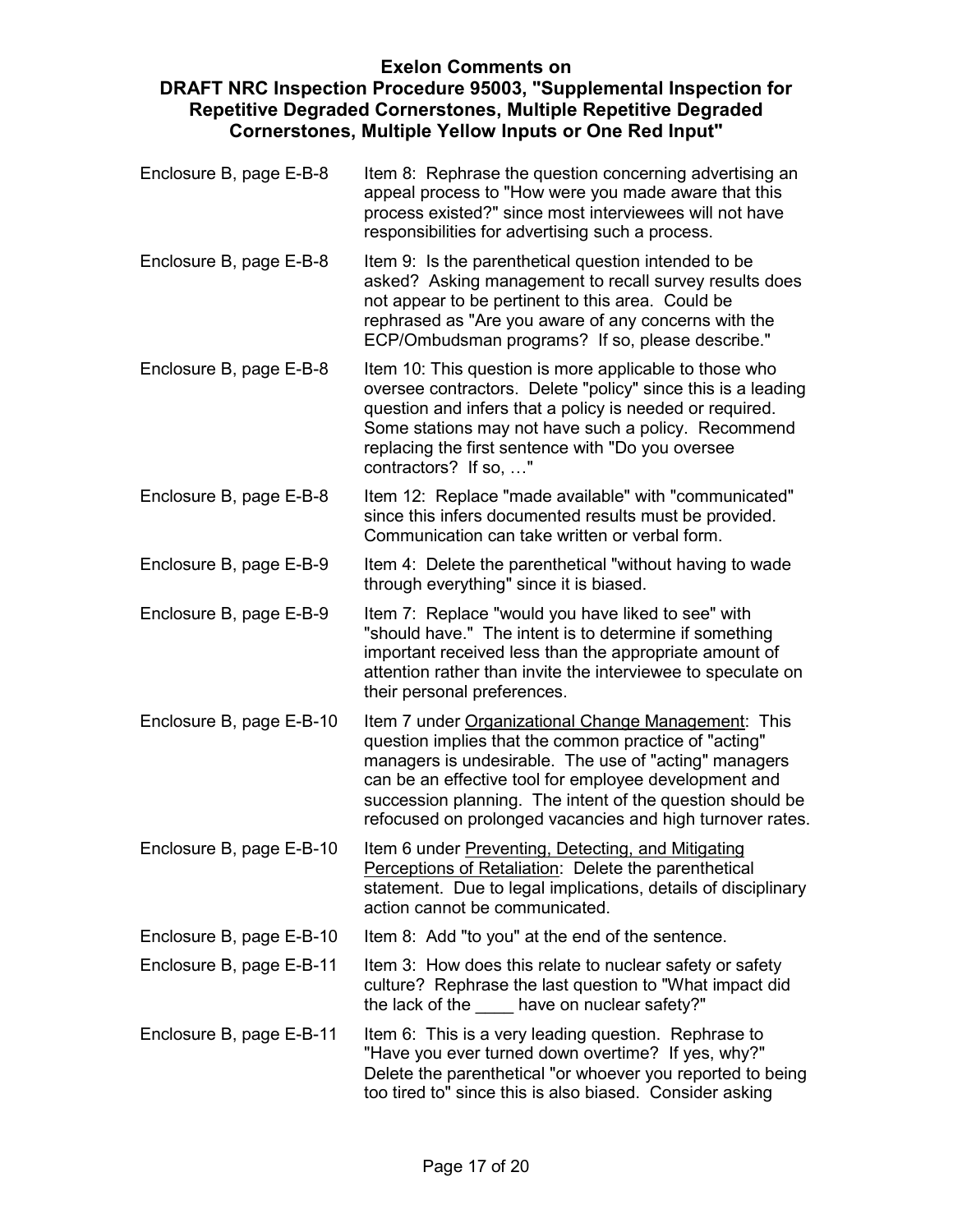"Have you been too fatigued to work safely? If yes, what did you do?"

- Enclosure B, page E-B-13 Item 7: This item rambles and is not well organized. Rephrase.
- Enclosure B, page E-B-13 Item 13: This item is very ambiguous. Whose reaction is being questioned? Management's? The interviewee's? It does not appear to be appropriate to solicit an organization's reaction to INPO. Why not the offsite safety review group?
- Enclosure B, page E-B-14 Item 4: Delete "What are they?" and replace with "Give an example of such an "abort criteria" since these are typically for risk-significant jobs and the same criteria is not used each time.
- Enclosure B, page E-B-14 Item 5: To provide context to this question, the question "How frequently does this occur?" should also be asked.
- Enclosure B, page E-B-14 Item 7: This question is too complex. Rephrase to simplify.
- Enclosure B, page E-B-15 Item 12: What is more reactive  $-1$  or 5? As worded, information may not be consistently obtained. "Then" should be "than" in the first sentence.
- Enclosure B, page E-B-15 Item 13: This is a very leading item that infers more outage time is necessary to increase the outage scope. Critical path dictates the outage duration and scope can be increased in many different ways, including adding additional resources or working additional jobs off of critical path. Rephrase the last sentence as follows to be less leading – "If work is moved from the outage to on-line maintenance, what is the typical basis for this action? Give examples."

Enclosure B, page E-B-16 Item 13: Add "nuclear" before "safety."

- Enclosure C, page E-C-3 Item 2.3: Add limitations to describe the following:
	- Difficult to coordinate multiple focus groups concurrently.
	- High impact on licensee resources, especially during outages and risk-significant maintenance activities.
- Enclosure C, page E-C-3 General comment on Item 2.4: Include the typical amount of time expected to conduct the focus group (e.g., 60 to 90 minutes).
- Enclosure C, page E-C-3 First paragraph under Item 2.4.1: Data is collected regarding length of time in the organization. No details are provided to the inspectors for how this data is to be used. Also, the last bullet on the page does not appear anywhere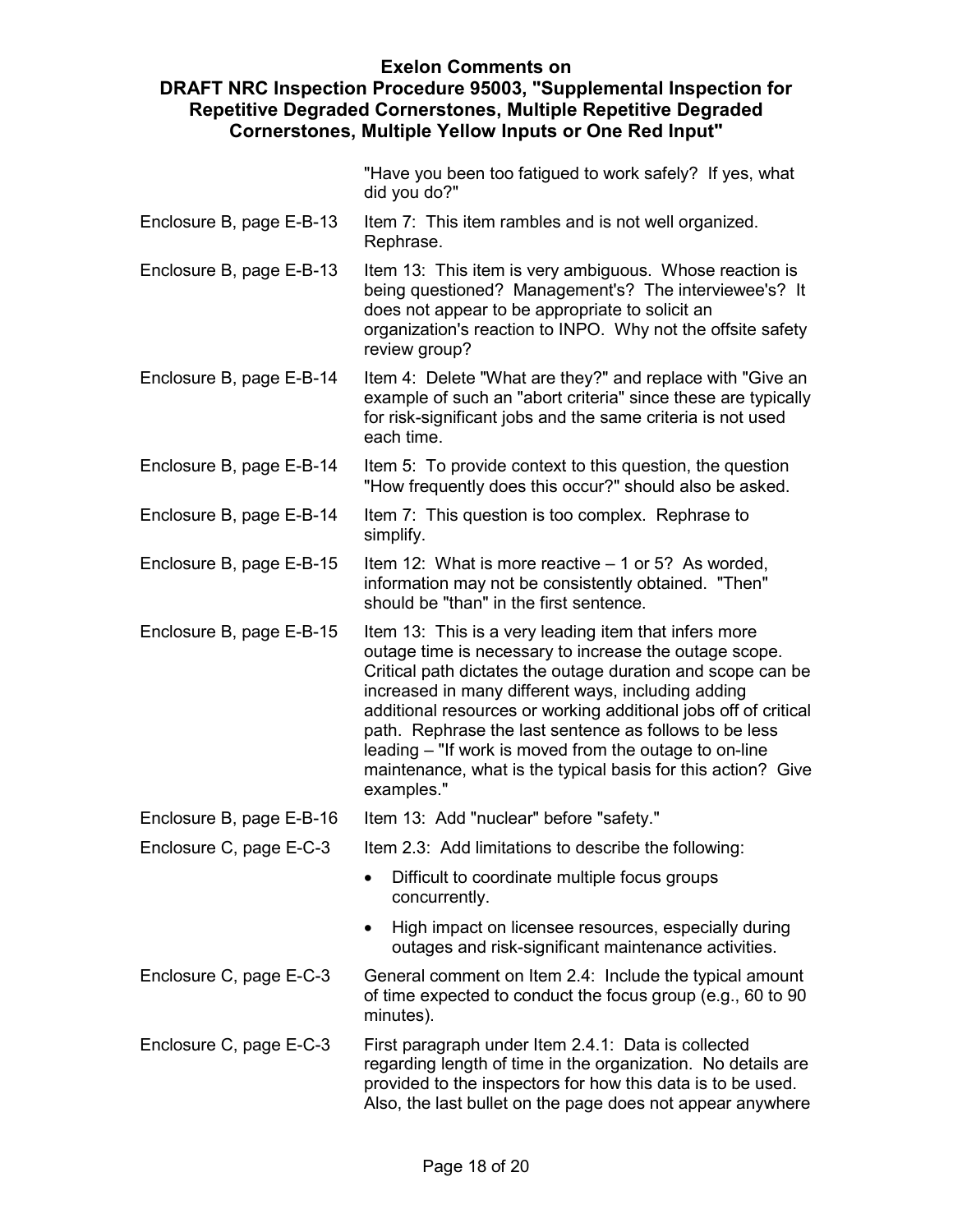else in the guidance. This seems to provide a significant assurance for confidentiality of the focus group and should appear somewhere in the body of IP 95003.

Enclosure F, page E-F-1 Last bullet under Strengths: The bullet references the existence of reliable and valid surveys. Recommend providing ML numbers so that acceptable survey methodologies are recognized and communicated, especially for consideration by licensee's in third party safety culture assessments.